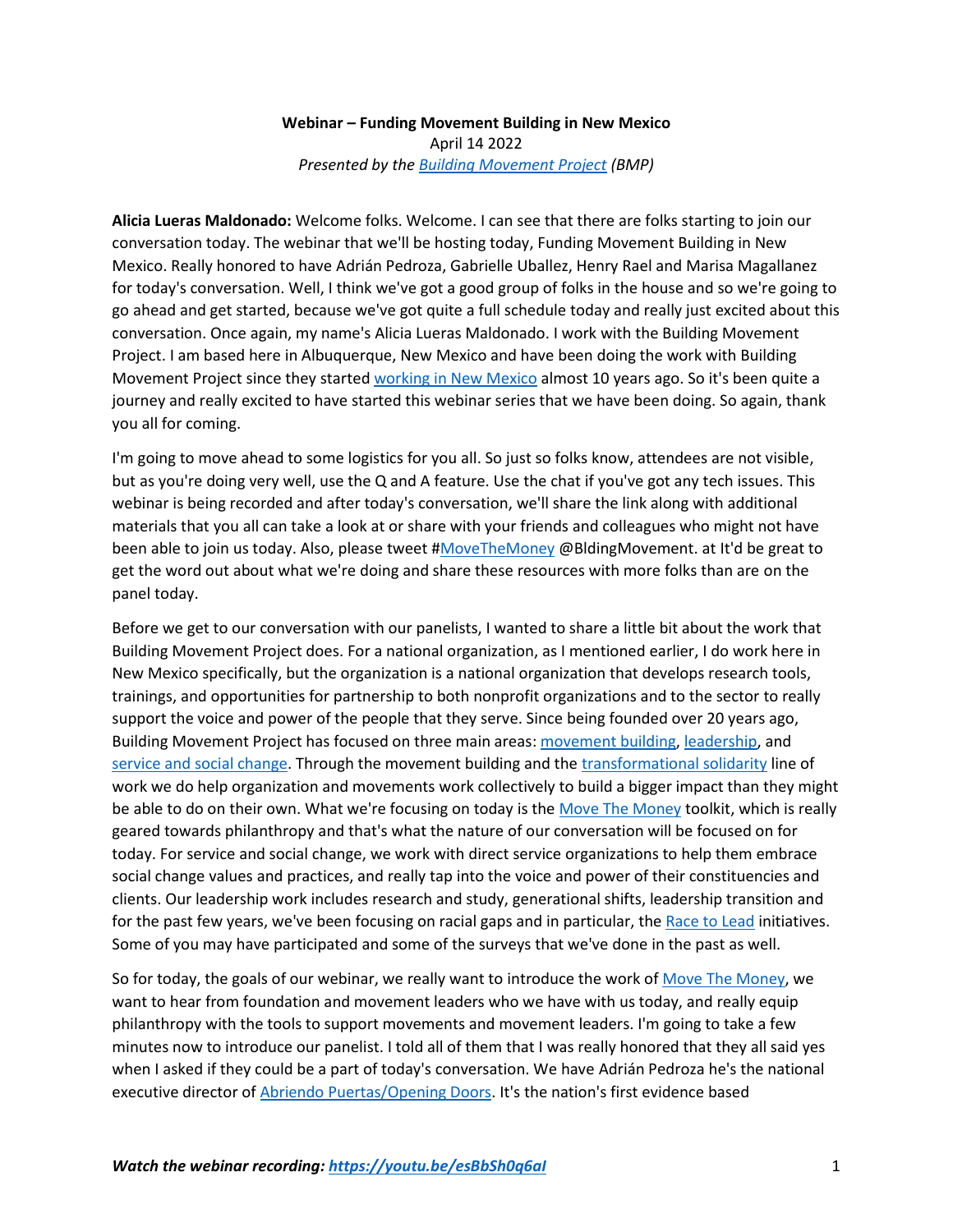comprehensive training program developed by and for Latino parents with children ages zero to five. Previously, before he was working with Abriendo Puertas, he dedicated 10 years of his career as the executive director of Social Enterprise at the Partnership for Community Action. This was where I first met Adrián when he was doing that work and so it's been a real pleasure to see his growth in the sector and the work that he continues to do.

Our next panelist is Gabrielle Uballez. She's the Southwest regional program officer for the Asset [Funders Network,](https://assetfunders.org/) where she contributes to the national racial, economic justice programming and philanthropy and leads regional efforts towards collective action to achieve economic justice and dignity for all New Mexicans. She also has done a great deal of work with the New Mexico Women of Colored Nonprofit Leadership Initiative as part of the Santa Fe Community Foundation and as just a general amazing young woman and mother of three. I know Gabrielle personally as well, and just really honored that in spite of the busy schedule and the work that she's doing, that she made the time today. So thank you, Gabrielle.

We have Henry Rael joining us. He's the director of strategy and initiatives at the McCune Charitable [Foundation.](https://nmmccune.org/) He brings almost 20 years of entrepreneurial experience across a broad range of industries for more than 10 years experience in grassroots community and enterprise development to the foundation. He began his work at the McCune Charitable Foundation as a program officer in 2012, and really continues to push this work forward as a strategist and driving initiatives for the foundation. So thank you, Henry, who also I've known for a very long time. So, I'm really honored that you're taking the time out of your busy schedule to join us.

Marisa Magallanez is joining us from the [Albuquerque Community Foundation.](https://abqcf.org/) She is someone that I'm getting to know more recently and just really such a pleasure to have you here with us today. She serves as the vice president of strategy and equity, to the background in arts administration and over 15 years of experience in agile, resilient and community centered organizations. So we're really honored to have all four of you here with us today for this conversation. Thank you very much.

I'm going to talk a little bit now about th[e Move the Money](https://buildingmovement.org/move-the-money/) toolkit, and then we are going to get into a conversation with our panelists. So, the Move the Money toolkit was developed by, again, the Building Movement Project over the course of two years, and it was holding webinars on social change movements, conversations with leaders, creating a movement leadership learning lab and paired dialogues with movement leaders and funders. All of this work started coming through during the uprisings against anti-black racism, the elections, the pandemic, all of these things were starting to unfold in 2020 and these conversations really touched on the role of philanthropy and how they could be supporting these movements. And so a year later, as we were in the midst of these great social movements, that were still trying to seek systemic cultural and policy change on a range of issues.

So these engagements really led to the creation of the Move the Money toolkit and are really geared towards philanthropy to support and sustain social movements. What you're seeing on the right of this is one of the guides. If you go to th[e Move the Money website,](https://buildingmovement.org/move-the-money/) it's accompanied by video interviews, and then each one has a guide that has reflections and questions for folks to think about. So these are tools that folks can take and use in their own conversations, but that's a little bit of background around the conversation that we are looking forward to having today. I wanted to start with a question for Adrián Pedroza, and having worked for many years as a movement leader, what would you say has been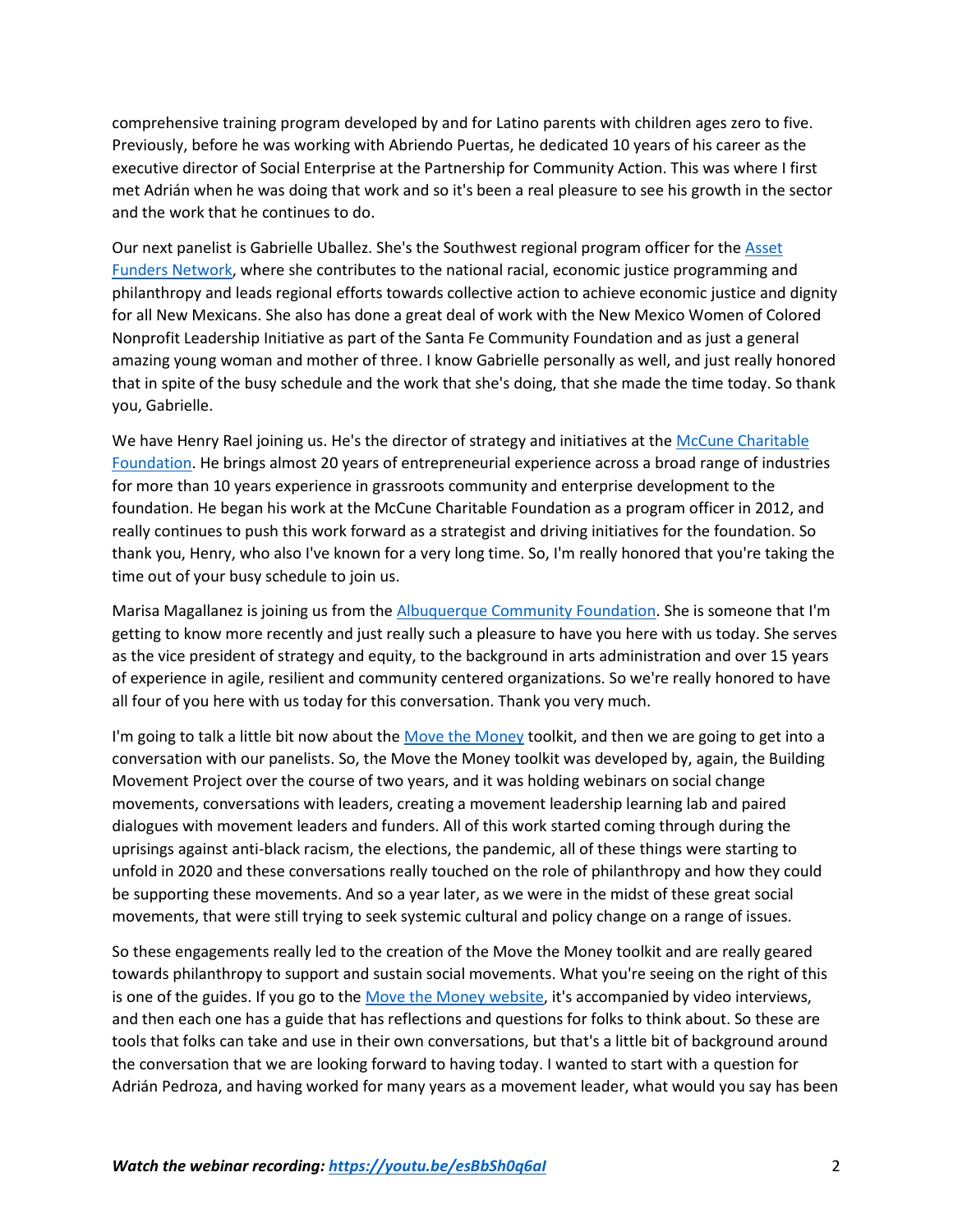effective in your work and what are the barriers, what does it take to get funders to listen? What does it take to get this work moving?

**Adrián Pedroza:** Thank you, Alicia, thank you to the building movement project for inviting us. Great to see so many friends and partners on this webinar and here on this panel. That's a big question, right? Because I think we're... I feel like I'm always learning. I'm always developing as a leader as a community member, but I've definitely taken some lessons, learned some lessons over the years about investment and really partnership with funders. One thing that's key, I think over the years that I've learned, is that when I started seeing funders as partners in this work, that it really shifted the way I interacted with them. Even from the get go, from the beginning, as we were kind of proposing a scope of work, a mission, a vision, a capital project.

I think at times, as with any partnership, you sometimes say, no, this partnership has to part ways. Hopefully, more times than none you say yes, and you agree that it's a mutually beneficial relationship that's going to move a mission forward and that has an end purpose. I think that over the years in doing this work, it's become very evident that relationships matter. And when I see relationships, I know we all work on them on a daily basis, but I mean it in a very intentional way... that our funding partners, that I've learned have to know the leaders of the organization, the members of the organization in a way that not just gets to know their work, but also the why, of why we do the work that we do. Maybe even our own personal stories, what got us to this place, why we choose to do social impact work.

And I think that it's important, because in many situations it's the program officers, those we're interacting with that have to go to bat for us and have to make the case for the projects that we're proposing. When they get to know our why, and our stories more, than I believe that they're more able to advocate for what we're proposing to their board to their organizational leaders. So, relationships obviously, matter deeply now. Over the years, I've learned that's not always enough, that somebody could in your cause and want to fund and want to engage in a partnership on a particular project.

But really, us as leaders have to ensure that we sort of have our organizational structures and our financials and the different pieces in place in order for a funder to be able to really make a case. And so, one thing I learned deeply in engaging really around a capital raise project, that's a social enterprise center here in the South Valley that I'm actually sitting in. We'll have a grand opening here that I'm sure everyone here is going to be invited to, but this raise started about six years ago. With investments from Marisa's organization here, the community foundation and McCune Foundation and Kellogg, and many EDA Santa Fe Community Foundation, but it was really a coming together of many, many funders.

One thing I learned quickly, although we had a great vision and a sort of pitch, if you will, that we were being asked for things that we hadn't been asked for before, like proformas and projections of revenue. Things that were uncomfortable to us, because as a nonprofit, many times, we don't think about some of those deeper, kind of financial, types of presentations. So we quickly learned that we needed to partner with the right people in order to produce some of these things. Even though we were a sound financial organization, we knew we had to be able to help our funding partners to really make the case and to show that this was a viable project that was going to be meaningful and have an impact with our South Valley community and beyond. So I learned many things I'll stop there, because I think I'm at my four minutes and look forward to the conversation. Thank you, Alicia.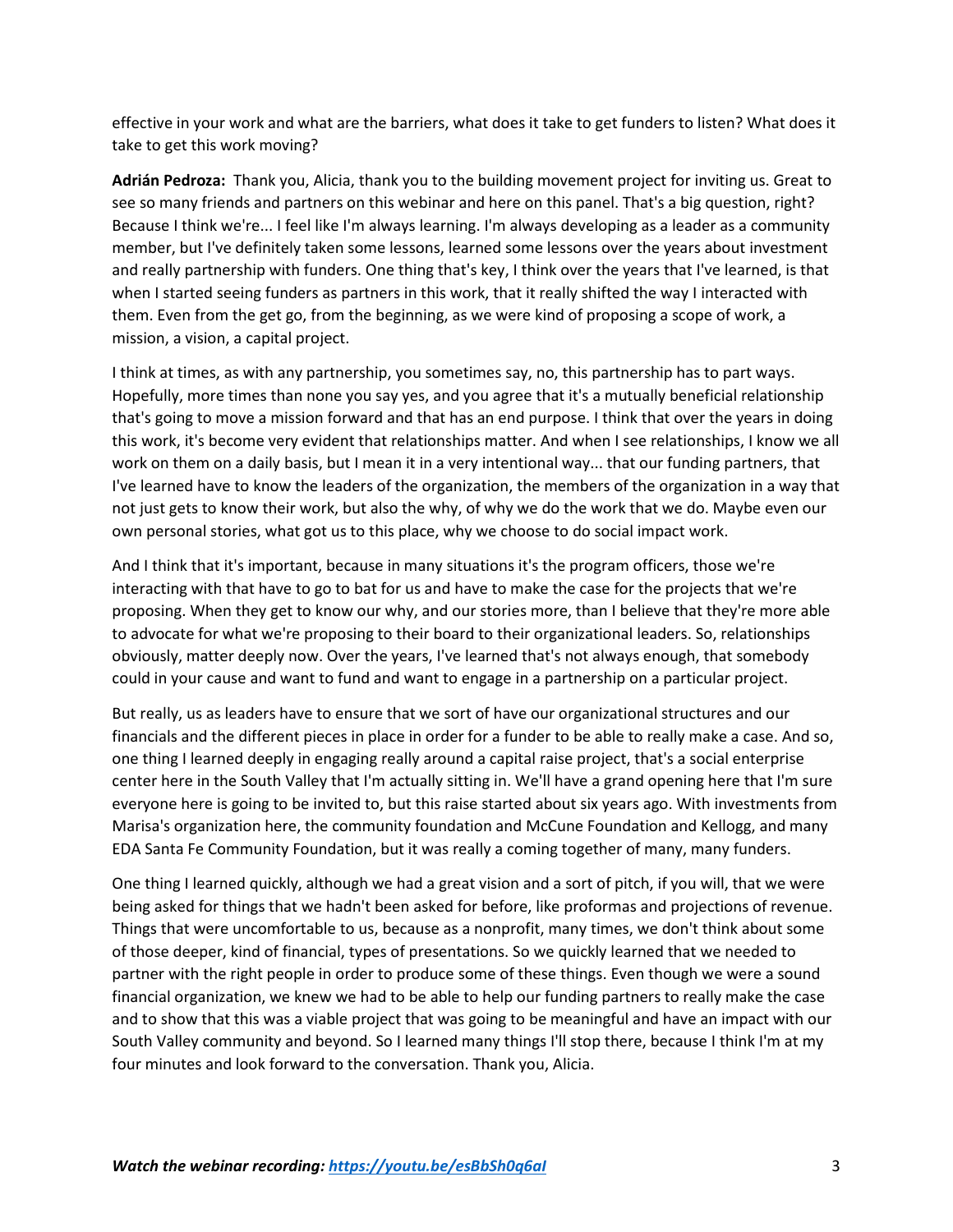**Alicia Lueras Maldonado:** Yeah. Adrián, thank you for sharing some of that. We're going to watch a short video after that, but a couple of the things that you raised, I think we can come back to after we watched this video. But really, partnerships, relationships, funders, knowing the leadership of who they're funding and their story, like why they're there, were three things that really stood out for me. So I want to get back to those. What we're going to do now is watch one of the four videos from the Move the Money toolkit, and it's about four minutes long and then we're going to come back into then spend the rest of the time, really getting into this conversation with the rest of our panelists. But thank you so much, Adrián, for sharing some of that experience and sort of the longevity of thinking that you had to go through as you sort of made your way to where you are now. So hold tight, we're going to watch a video and then, and then we'll be back.

## *Video Recording:*

*Vanessa Daniel:Our role is really to unlock as many resources we can for progressive, radical organizing intersectional organizing and power building work.*

*Crystal Hayling: A lot of times when we talk about risk in philanthropy, what we really mean is control that has to be interrogated. What is the real risk it's possible that we will look foolish, that the goals that we might have thought would be achieved, won't be achieved. But what we don't really talk out is the risk of not doing something. And that's really the biggest risk that philanthropy is falling prey to all of the time. If we don't invest in these organizations right now, what will this country look like in 10 and 20 years?*

*Vanessa Daniel:You're sitting there with proximity to the levers of power and decision and all this money and a relationship with communities that need it. Why would you not use your positional power to pull that lever down as hard as you can? And I think that there is a politeness and all of this stuff in philanthropy, that's part of white supremacy culture and capitalist culture that talks people out of doing that, but these are all ways in which the system is rigged. So we have a responsibility, it's part of our job to unrig the system.*

*Dimple Abichandani: It's hard to actually imagine a situation in which a strategy would be successful for people who are most impacted by whatever injustice you're trying to solve. Like if that strategy came out of a foundation. That's just really hard for me to imagine, even though that is I think what the operating assumption is.*

*Prachi Patankar: We support the vision. You, you have as leaders in this movement and we trust that, you know how to spend that money. We're not going to tell you that it should be this for this particular project, for this particular campaign, because you know what those campaigns are and what campaigns require what kind of money, and what kind of timeline and that those timelines could change.*

*Taryn Higashi: Because we talk to other grant makers all day, we have a sense of what they're interested in and how they listen. And so we can pitch the work that we're raising money for in different ways. It's part of our self evaluation. How much work have you done in addition to your grant maker role to help your grantees, to help the field?*

*Kevin Ryan: There's got to be acknowledgement that if we're going to achieve systemic change, we've got to reshuffle the power dynamics. We've got to be organizers in our sector and think like organizers to really try to beef up the resources that are available to groups.*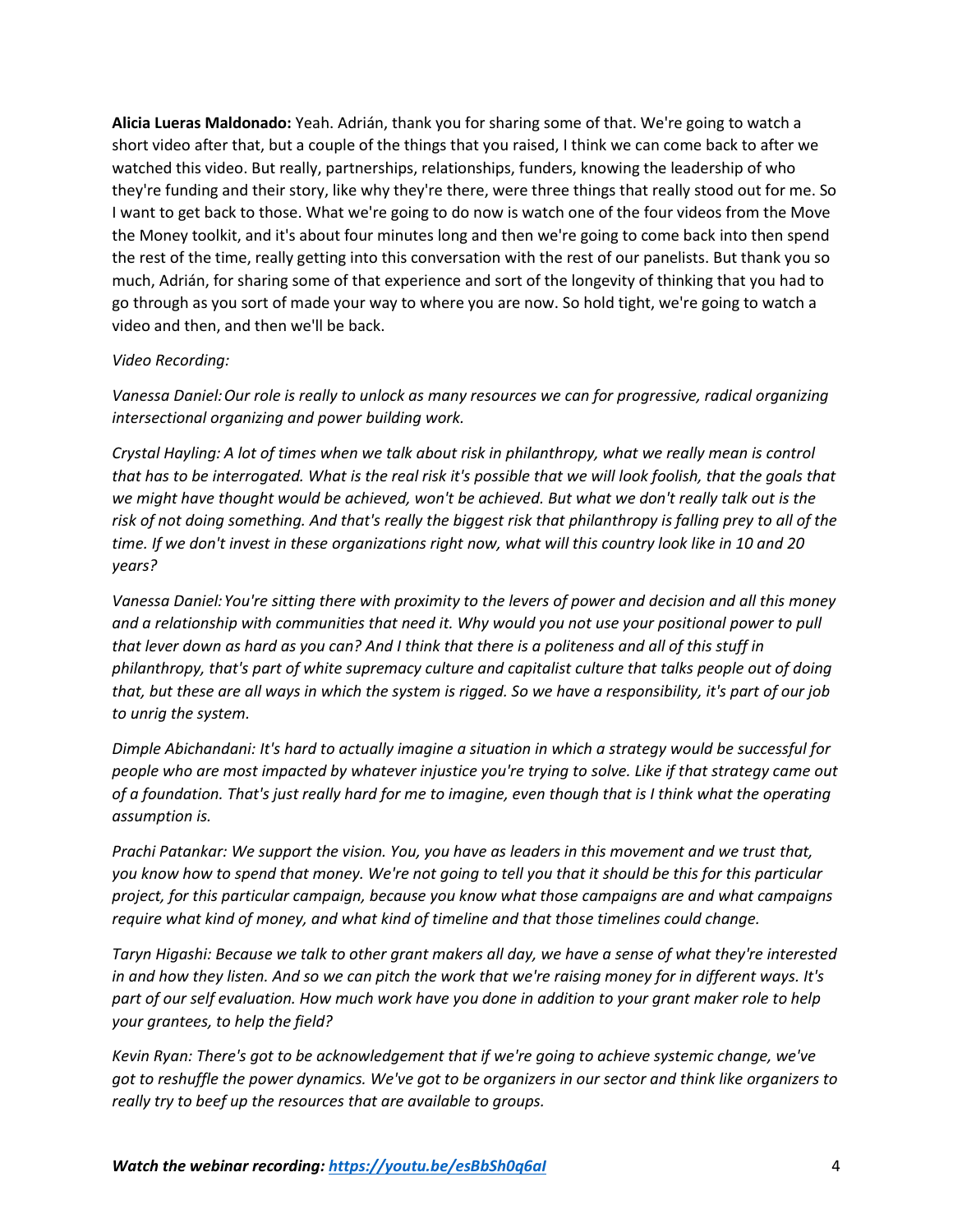*Shireen Zaman: Just like there is institutionalized racism within philanthropy. There is actually anti-Muslim bigotry that has been sort of foundational within the philanthropy system and many other systems. So part of the work that we do is having those conversations. We actually brought in another grantee partner, the Muslim Anti-Racism Collaborative to do an anti-Muslim bias and anti-racism bias within philanthropy training to really understand kind of how anti-black and anti-Muslim racism are intertwined of that actually shows up within institutional philanthropy.*

*Crystal Hayling: I think a lot of folks in philanthropy think that the job is to stand on high and sprinkle resources down. If we are collectively building a beloved community, then we have to be in relationship with each other. Too often what philanthropy does is create distance and what we need to be doing is actually thinking about how we come together more closely.*

*Desiree Flores: If you think about the things that have always changed the world, and you just look out your window and see like, what is happening at this very moment in time in our country's history, in the world's history, it is a movement that have done that and flipping it that it is actually risky to not fund movement building.*

**Alicia Lueras Maldonado:** Thank you for sharing that, Catherine. Which reminds me that I did not introduce our wonderful Catherine Foley, who is behind the screen that says BMP admin. She's been instrumental in helping me put together this webinar. So thanks Catherine for being there and queuing up that video. I just put in the chat for our attendees. If at any point you want to use the Q and A function or even just write a question directly into the chat, please feel free to do that. We're going to have some time for Q&A for our panelists towards the end of the webinar. So if you've got a question that's burning, just put it in there and we're going to try to get to some of those questions in a little bit here.

Gabrielle, I wanted to turn to you and ask you a little bit. One, in terms of just your reaction to what you saw in the video, but then the work that you do as a funder strategist. What are you seeing and what are you advising and what do funders need to do, in your thoughts, in terms of the needs that were referenced? And thinking back again to relationships, to the risk that might be taken versus control, and those things that happen. So I'd like to hear from you about the initiatives that you're helping to lead and how that translates into policy change for yourself and for the work you do.

**Gabrielle Uballez:** Thanks, Alicia. Yeah, the line that really hooked me in that video was "What's the risk of not doing something?" I think that as funders and program officers, you're not just accountable to the people doing the movement work on the ground or the direct services on the ground. You're accountable to a board who might be risk adverse. And I think one of the challenges we face and that I'm game for all the way is how do we start to ask that question if we don't do this now, even if it's not perfect? What will happen later as a result of that or what won't happen, because we have a limited amount of time to make some of these policy issues happen. So I think redefining risk is one of the biggest things we can do. I think also a lot of this is related to a lot of diversity equity, inclusion, belonging, racial justice work that philanthropy has called out through statements of solidarity after the murders of George Floyd and Breonna Taylor and the racial uprisings.

I've seen quite a bit of hesitancy to get that work started and learn as we go rather than to have it perfect and just do it. I would say jump into it. So I think risk taking is one of the biggest challenges that I've seen in the sector, both in my work at Asset Funders Network, but also as a consultant doing some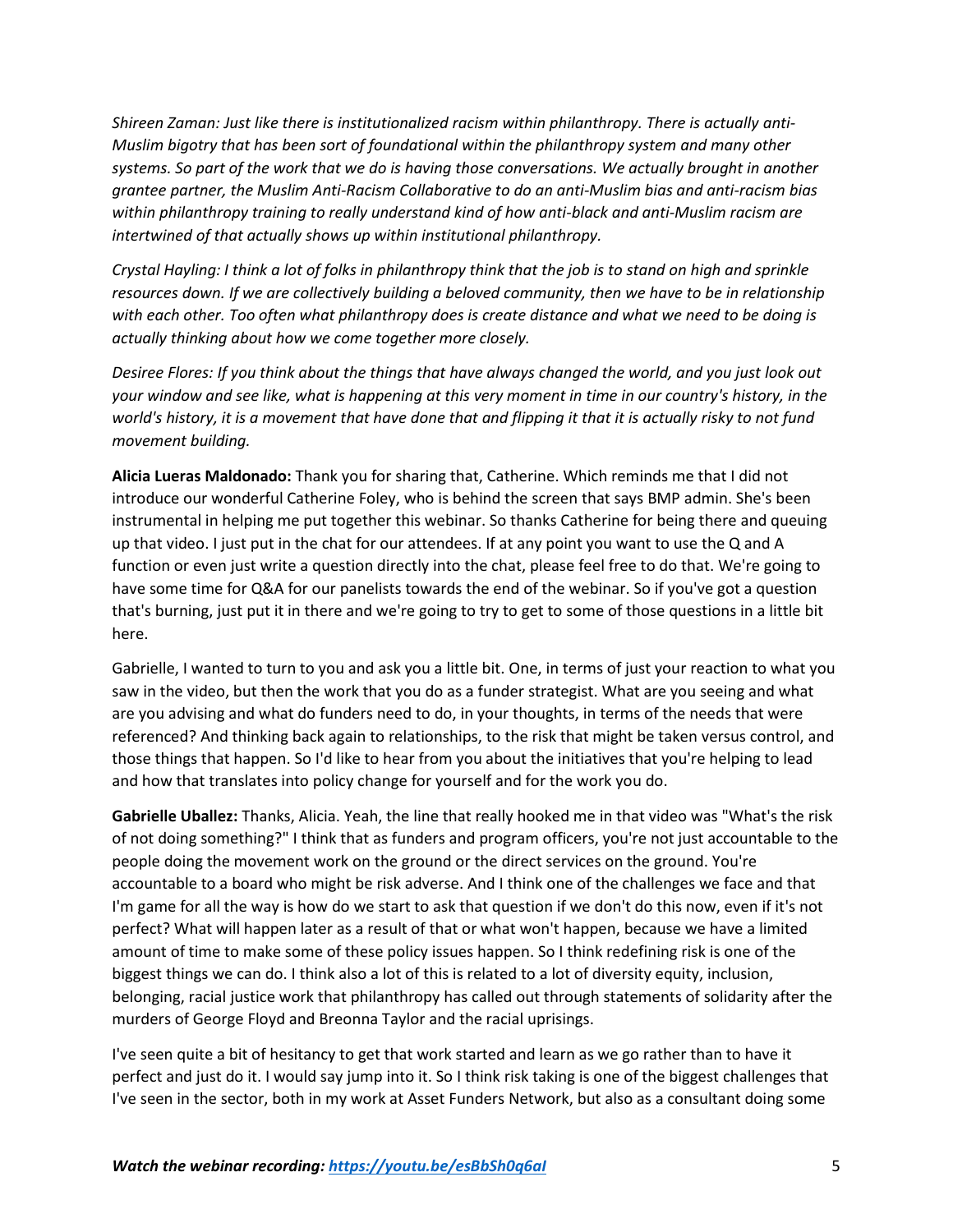BI work within philanthropy. The other thing that I'm really curious about is ecosystems and so questioning and really asking funders to think about not just funding organizations, but funding ecosystems of organizations. So really understanding what kind of coalitions already exist around movement building, but also around this combination of direct service and systems change have been really inspired by the resource you all have provided.

I saw it come out and I was like, "Yes, another toolkit," because I think we need to layer them on each other. Movement building is I think one of the bigger frontiers philanthropy can step into, but also some of you may have been familiar with this idea of community-centric fundraising, and what does that mean for community centric grant making? Understanding that it's not just about funding organizations, but it's about funding organizations, initiatives, and leaders within coalitions to make change happen. And then the second to last thing I'll say about this is I have a lot of curiosity about how funders make the leap from direct service and band-aids to movement work and policy advocacy work and funding those things in a thoughtful way. It's not all or nothing. We need the direct services while we're also doing the systems change. And one of the things we talked about in AFN 2021 brief, From Relief to Resilience: [Reimagining Reinvestments,](https://assetfunders.org/resources/from_relief_to_resilience/) was the importance of balancing short-term needs with longterm gains and for funders to really understand who and what we're funding within the ecosystem and how do we fill those gaps and work with other funders to address that whole thing, the what is needed now to help people survive, but also what do we need to change in systems to make sure that everyone thrives long term.

My last point, and I'm really excited to be in the room, especially with everyone, Adrián included, but Henry and Marisa, because I really see my role as an organizer within the sector of philanthropy. So there's movement building and organizers who are doing the policy advocacy work, but also we can be organizers within our sector to get funders, to buy into investing in new and innovative ways and systems change and thinking about how we lead and organize ourselves and find common ground among many different issue areas and mission statements to have meaningful impact that really is led by the black and brown and indigenous people doing the systems change work on the ground. So yeah, those are my high level thoughts on how we as funders or funder adjacent folks like myself can change how we're thinking and acting to organize around movement building.

**Alicia Lueras Maldonado:** Thank you Gabrielle, for sharing those thoughts. It made me think of... I'm forgetting the name of the gentleman in the video, but he's like, "We got to be organizers in fundraising." So I think that's such a critical piece that there might have been a big disconnect for many years. And so I think the fact that you all are really investigating that and lifting that up gives me... I'm just like, yes, we need more of that. And you know, someone mentioned in the chat that the philanthropic staff looks different, and it does, but we still see that there are lots of gaps within leadership roles in philanthropy. And so I wanted to shift it over to Henry and have you talk about your role as a funder, right? And so what does it look like and what does it mean to actually shift power dynamics within not only a philanthropic institution, but in the way that you all fund and the groups that you fund, if you could share... And feel free you all to reflect on what each other is saying.

And if you all have questions for each other, just raise your hand and doesn't have to be as formal. So feel free to reflect on what the other panelists are saying as well.

**Henry Rael:** Thanks, Alicia. Thanks, everybody. Yeah. I think that the concept of being an organizer within the philanthropic sector is absolutely critical. In terms of the question of shifting power, the way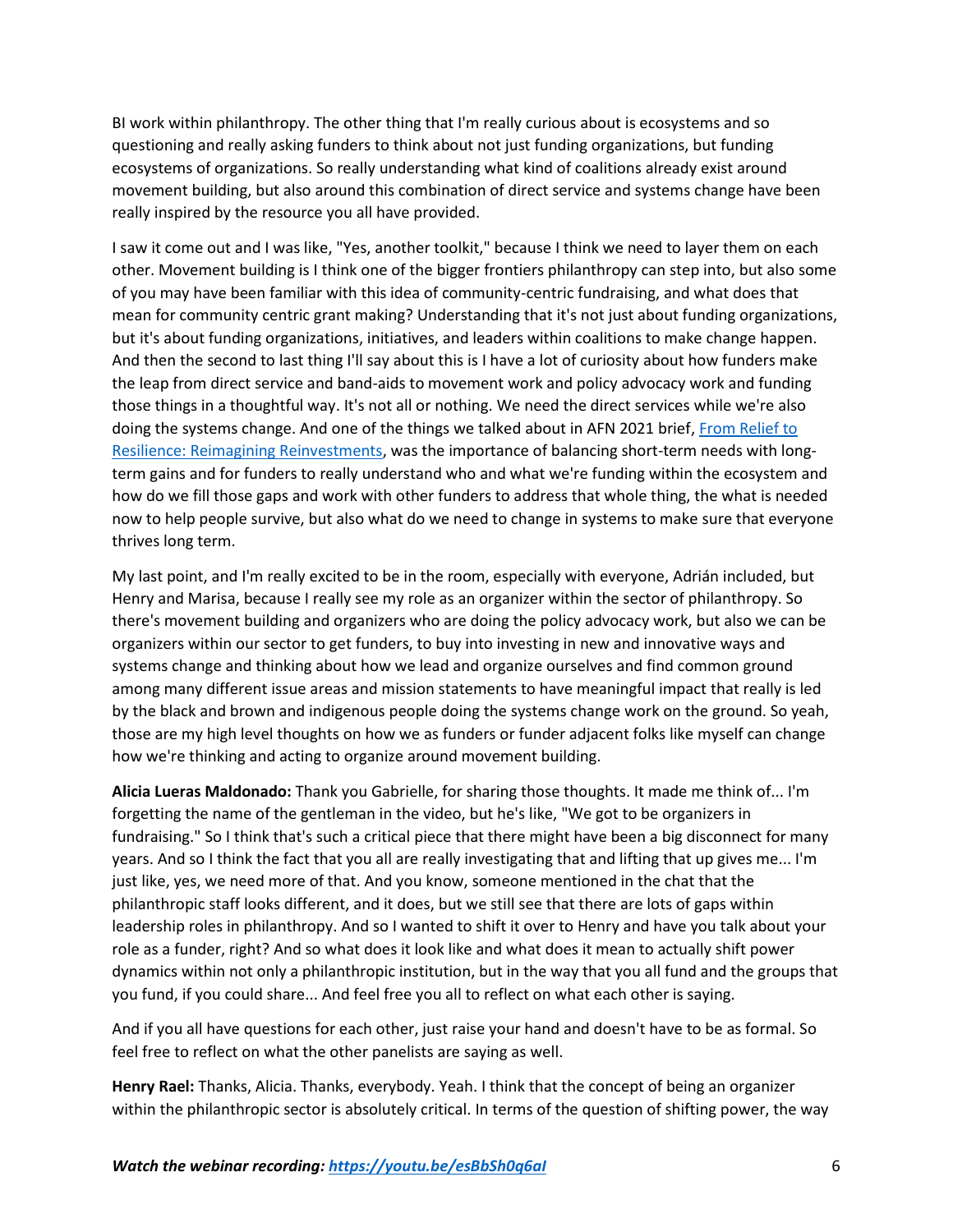that I think about that is really about you aren't changing power, unless you're changing who's making decisions. At the end of the day, if the same people are ultimately making the decisions, then power really hasn't shifted. So a lot of the work that at McCune we've been really doing over the last several years is figuring out how we could change the structure of our grant making so that we center community voice as much as possible. We've implemented things. A lot of you may be familiar with a movement called the Trust-Based Philanthropy approach. There's a organization called the Trust-Based Philanthropy Project and the principles that they're really trying to promulgate through the sector and the institution of philanthropy are the things that anybody that works in the nonprofit sector is just going to roll their eyes and say, yeah no, duh. So unrestricted funding, multi-year funding, how do we simplify reporting? What can the program officer do beyond just giving a check?

These are basic things that make total sense, but it's slow going to get actually foundations to shift. I do think that in the time that I've been in philanthropy, which has been about 10 years, I think that there's definitely an increase in terms of awareness among funders. I think that there's funders who are definitely trying to adopt these practices in deeper ways, but I think the real challenge, and this comes back to the point about organizing, is that no matter how much, for example, the McCune Foundation does to make our grant making as friendly as possible to nonprofits, we are just one funder. And I don't think that there is a group in New Mexico that gets much more than \$30-, 40-, \$50,000 of their budget from McCune every year.

So that's one hoop that's a little easier to jump through, but the whole issue is that there's so many hoops and each hoop is different. And so that just speaks to the importance. So a lot of the work that I've been focused on the last several years is just of the recognition that, first of all, philanthropy is not monolithic. Every foundation is different. And I think that at the staff level, at least I've encountered a lot more willingness to change and to try different things and to recognize that foundations have to change from the bottom all the way to the top. So as much as your program officer or even the executive director might be on board with certain things, it's still a whole institutional change that has to happen in terms of the board and whatever hesitancy the board has or whatever fears they may have.

The approach that we've really been focused on, I think, locally, a number of funders that have been caught collaborating on this concept of zone grants of the idea of how do we create structures that can sit on top of philanthropy and allow this kind of funding and grant making in a way that foundations don't have to fundamentally change who they are or what they are, but that they can pull money in ways that allows it to move in a more constructive in a more constructive way. And so that's the big thing part of my private sector career, I worked in the semiconductor industry. And one of the things that I worked on a lot was on smartphones when they were first coming out. And if you think of the complexity of a smartphone and all of the individual components and the functions that it can do, and you think about as a user, how would I have a relationship with messaging and with location and all these different things? How can I control all that?

Well, you don't really have to control all that because the software abstracts the complexity of all of that functionality. So you're able to interface with it really easily. And I think that's the kind of organizing that a lot of us have been trying to do is each foundation think of it as a very complex thing and it has its own way of doing things. How do we create a structure that sits on top of that can abstract that complexity so that on the front end, the end user, which is the movement builders themselves, the organizers, that it's much easier for them to interface with all of that complexity. I think that's the theory that we've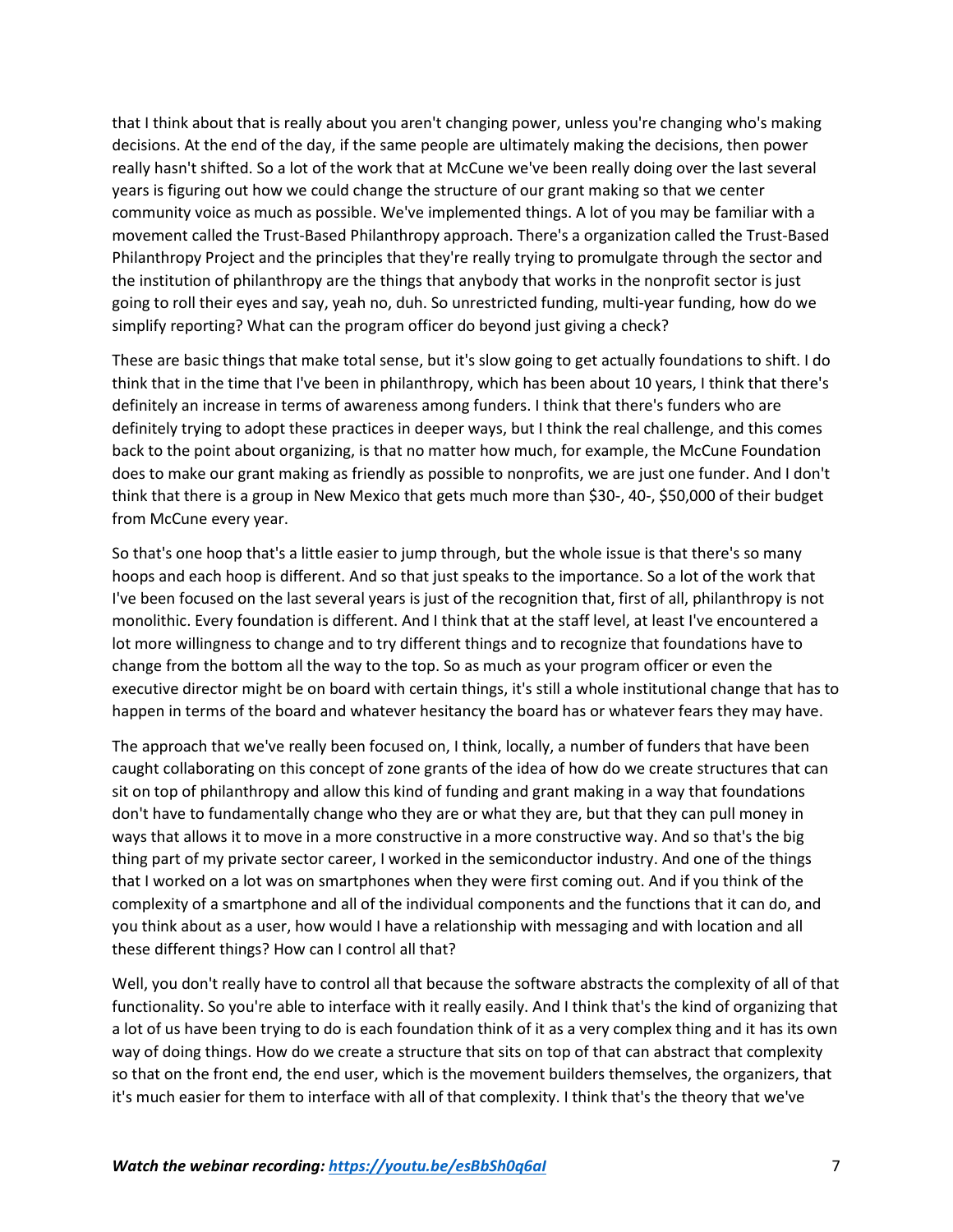been going after is how do we get decision making into the hands of the people that are most directly impacted by and doing the work on the ground and do it in such a way that doesn't require having to really intersect with the complete complexity of the whole system, but really just structures that interface with it. So, yeah, that's my answer to that question.

**Alicia Lueras Maldonado:** Thank you, Henry. I think that's a lot to think about, right, and I think one of the things that stood out for me and I'm seeing it in the chat as well: it makes no sense to have shifting staff or shifting leadership if they're just going to make this same decisions, right, and so I think that's super critical and. I'm going to segue to then talking to Marisa about your role, right, coming as someone who has done years of work in community, but now finds yourself in a newer role within a foundation. I wanted to have you share with us a little bit about how you're approaching your role within the foundation and the work that you're doing to hopefully open some new doors, open some new ways of thinking, what's the transformational work that you're looking to forward to doing within the foundation?

**Marisa Magallanez:** Yeah. Thank you. Thanks, Alicia. And thank you everybody for having me. I do recognize that I'm the new kid on the block in philanthropy and have worked for a long time in a nonprofit. And of course, ACF is still figuring out our space and our role as a community foundation to be a good partner in movement building work. And I also just want to acknowledge the many people on the call here today and out in the community that are deep, deep in movement building work. And thank you for all that you're doing in this community. I think I was excited as Henry was talking about Trust-Based Philanthropy and things like that, because I feel we are in the midst of that change. And so I wanted to talk a little bit about kind of our external work in terms of our grant making and really also loved in the video when they were talking about how are we using all of our levers?

We're thinking a lot about that at the community foundation, right? Grant making, our competitive grant program, which we also feel needs a big redesign and re-imagining of is one aspect, and maybe that's the way most people intersect with the community foundation, but what about our impact investments? What about our partnership with other foundations and philanthropy? What about our access to donors and their education and involvement in this whole process, and then what about our influence and what are we willing to stand up for in this community and be in the middle of the most complex issues as a community foundation. And so I think that's just a high level summary of all the things that we're investigating at the community foundation, trying to make the shift where we can with our discretionary dollars and using those to strengthen our partners through leadership and coalition work.

And then learning a lot with peers, right? So thinking about the work that Gabrielle's doing with asset funders and being able to participate in the zone grants with Henry and those folks, and then lots of folks on the call that are walking this walk with us and helping to create and reimagine different ways for the better deployment of funds and sending us again and using our influence, which is I think probably the place that we've typically been pretty moderate and conservative about. And I'm really excited to see that change. The other thing I just want to point out quickly is the internal work, because we can do all the external work we want, and that's really critical, but I feel like the foundation of cultural work, inside, values aligned, hiring, and making sure that everybody in our staff knows that we are going to be working in dismantling systems of oppression.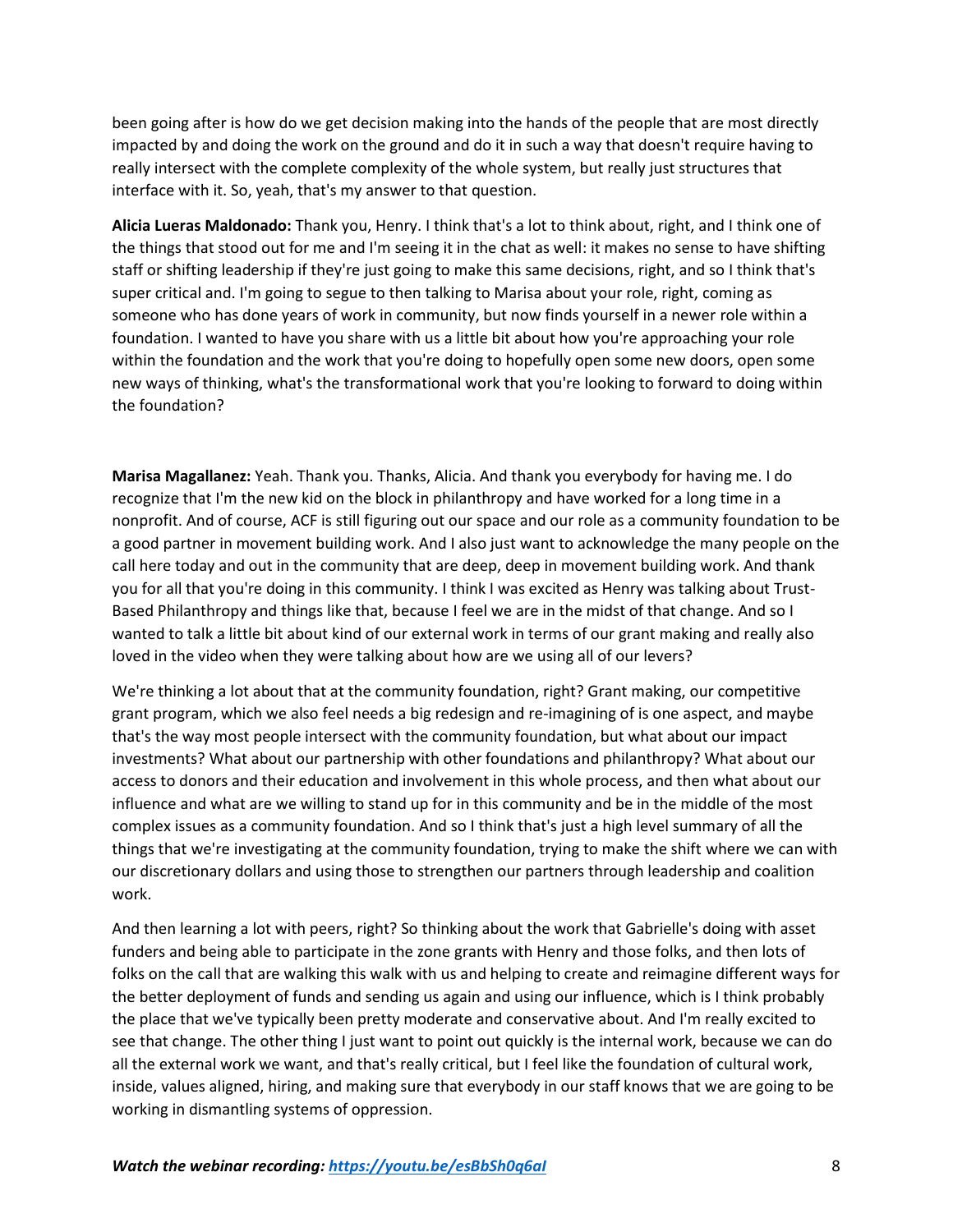And that needs to be at the top of the agenda, working with our board in education. So I think along with re-imagining, how does our work out in the community look, it's really also about centering what is the deep cultural work that's happening within our organization, both at the staff and the board level. So that's just a little bit about our journey right now. Thanks.

**Alicia Lueras Maldonado:** Thank you for that. I wanted to give the panelists to reflect on anything one of their partners might have said before we move into a next round of questions. Well, I wanted to move into talking about the culture of philanthropy, and I think Marisa, you started to lift that up, right? And we've heard from Henry around some of the things that you all are trying to do in terms of looking at these different systems, right, and Gabrielle, in terms of what you're doing to hopefully provide insights to this work, and so when we think about what it actually means to do that work of shifting some of the culture of philanthropy, I wanted to ask Henry what does it mean, and what does it look like when you center the communities that you're funding and really trust that they know what they need? What does that look like for you as a funder and for your foundation?

**Henry Rael:** Thanks Alicia. So with the McCune Foundation, there's technical ways that we do that. So for example, when we get our applications, and so the McCune Foundation has an annual open cycle and we receive between 4- and 500 applications statewide every year. And then we go through and we have readers that read them and we score them based on different things. So one of the things that we focus on is community voice and community in general in terms of what evidence do we see in the application of the leadership being connected to the community, of the community, who are the folks that are really being served by the work, most importantly, on that note, how was the program developed based on input and feedback from the community, what's the reciprocity between the organization and the community in terms of those conversations and how does that shape it?

So we're looking for that. And then beyond that... I'm kind of hesitating because I feel like this is just such a challenging nut to crack in terms of an individual foundation and how it goes about it. For example, all four of our full-time employees at our foundation are New Mexicans whose families have been here for generations but we still have power that the nonprofits don't. So is it enough that we're all... I think this is to what Hakeem's point in the chat I was really talking about, just because the face might be different, it's still not necessarily the community that's making decisions. So it's just super challenging, I think for individual foundations to figure that out. I think the Con Alma Foundation has for a long time worked with community panels, so there's different approaches in terms of how you shift the decision making, but to sound like a broken record, I think for us, going back to the idea of structures, and again, this zone grant concept, what it's allowed us to do, it's allowed funders to pull funds and then allow community to make decisions about those funds.

You can see that it, again, it's abstracting the complexity of the decision making, because our board, we had to convince our board to say yes, to put the money into the pooled fund, so that wasn't different. That's who usually makes the decisions at our foundation. But once the money got into this pool from there we've worked super hard to create mechanisms by which community leaders would be in a position to actually make decisions. And not just make decisions, but again, when you talk about centering community voice, this particular fund, the Native American Recovery Fund, even in the process of putting together the RFP that was going to solicit proposals from native led organizations, we really reflected on the fact that we had to make sure that native community leaders were involved in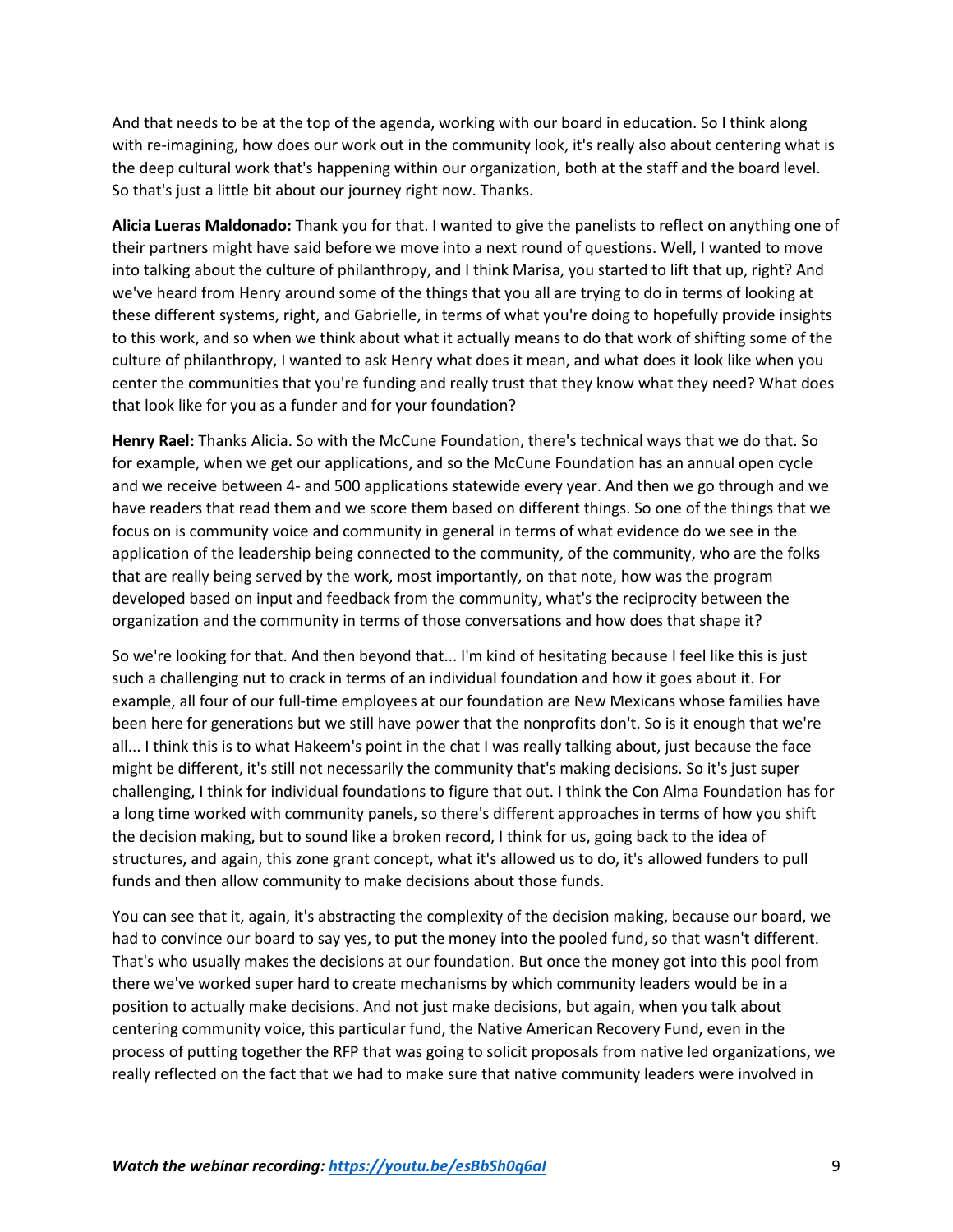the drafting of the questions. So I think in the video, there was, again, a woman who made a point about the fact that the number of strategies developed inside foundations that change the world is zero, right?

We did a first iteration of the zone grant where the funders that were contributing and participating wrote the questions, but in kind of reflection of like, no we have to make sure that the questions not just so that the content in terms of what we're asking to be achieved or what the goals might be of the grants are, but even the language that's being used needs to be from the community. And then from there so questions are drafted by the community. And then we had... It was actually the other cool thing about creating structures like this is it allows funders to take risks and that was another point that was made again... Gabrielle made that point earlier. It was made in the video. How do you put philanthropy into position to take the risks, and even if they're afraid to do it.

So we had these strategy tables that consisted of native leaders and the funders who put money into the pools who read the proposals together. And Gabrielle and I participated in a lot of those conversations. And it was super inspiring to see without any exception, the funders always deferred to the Native American leaders in the room around the table, whenever it came down to it. So I think we have to be creative. We have to organize ourselves as funders, and we have to be creative about finding ways to always continually put community at the center, even if our own institution and organization isn't ready to go that far.

**Alicia Lueras Maldonado:** Thank you for sharing about that work, Henry, and I I've been hearing about the zone grant work and the Native American Recovery Grant that you all did. So I'm glad that you were able to share what it took to get to that. And it sounds like a huge effort, right, it's like making something from scratch. You can go make your pozoles or your dinner, your tamales and you have everything there. And then hopefully it comes out good in the end. I know it didn't come without challenges though so I appreciate you sharing that. And Gabrielle, I wanted to ask you since you were part of that work as well what have you seen that has worked to address those barriers. Henry shared some of what worked, in terms of the strategy tables. Having the community members engaged. When you think about the different times that you come up to a big shift or a change, and there either pushback, or disagreement, or risk aversion. What are you seeing that is working, to be able to create systems that then are grantee focused, and community based?

**Gabrielle Uballez:** I'll start with this idea, what do we mean when we say community? One thing that I've noticed, both in my past life as a executive director. Running a community-based organization, and now working within philanthropy. Not as someone who has access to pots of money, but who's facilitating conversations. Is what do we really mean when we say that? I think sometimes the easy thing to do, is to invite anyone. Whoever shows up to the table to help define what we're doing. I think it takes a little more work, to really understand the nuance within what it means to listen to, and follow the lead of Black indigenous, and people of color in general. Then also the nuances within that. I think one of the learnings that I'm eager to see, and really respond to being part of the Zone Grant Work, with the Native American Recovery Fund. Is even within New Mexico, how do we start to understand the nuanced needs, of the different pueblos and tribes in New Mexico? Not a monolith.

I think also within that, when we say people of color, who are we leaving out? I work for a national organization, there's this interesting back and forth within the regions, about people of color means showing up for Black people first. I think in New Mexico sometimes, we invisibilize our Black population. I think we can do more to say, who are the Black leaders? Where's the Black movement building? How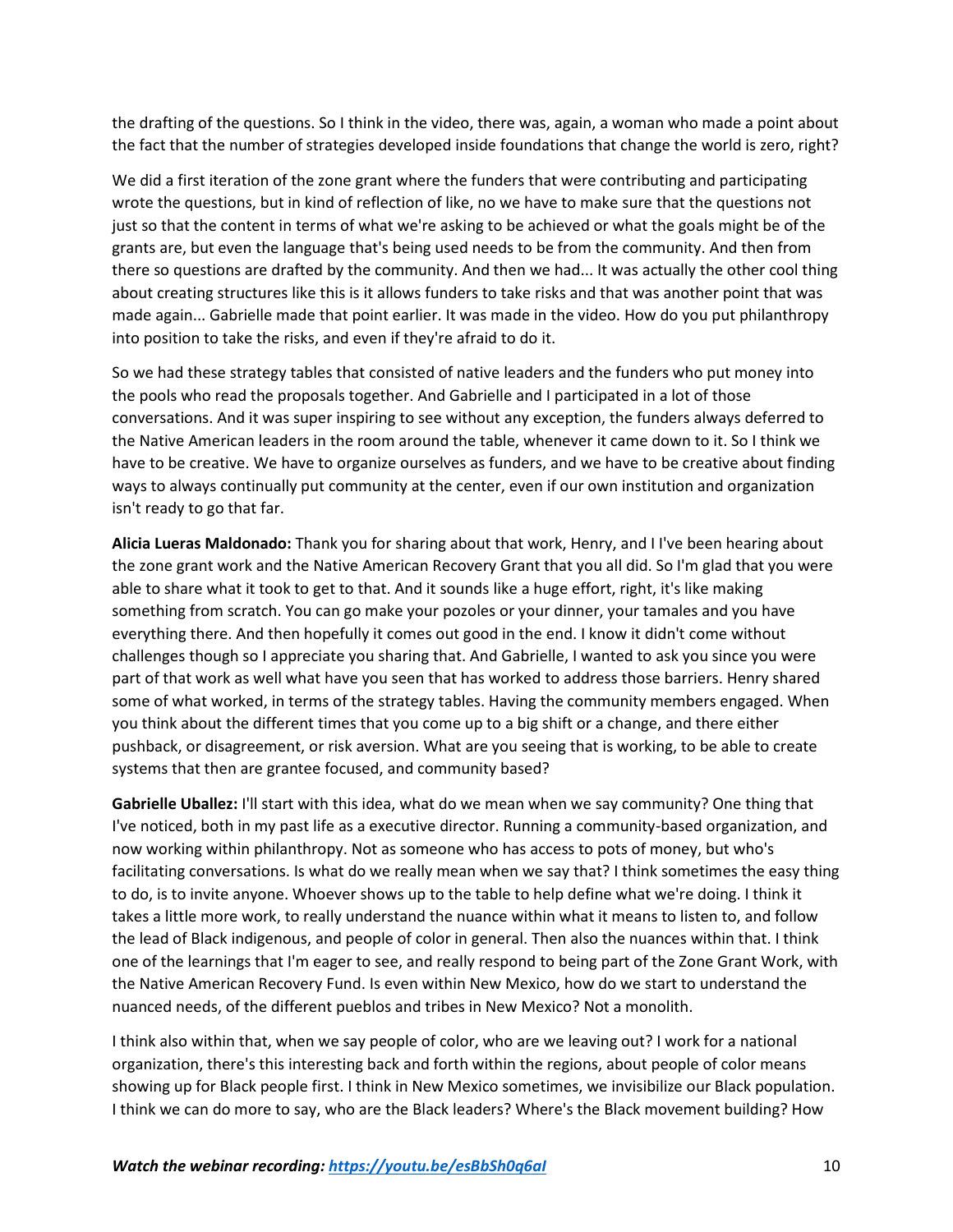do we invite them to the table? Not wait for them to come to us with a grant application, or to be a part of project. But really how are we showing up for them, in a generous and authentic way that is deferential. I have seen that attitude in the Zone Grant Work, and it gives me a lot of hope. Same with indigenous communities.

I think also really understanding what intersectional identities mean. I'm still learning the appropriate of that word. Maybe the most impacted group are specifically young Black mothers by a certain system. How are they leading the movements, or the programs that we want to fund as funders? The other thing I was thinking about today, because we had a webinar at AFN. Marisa Bono, who I think did some work in New Mexico, before moving to Texas to run an organization. There was talking about the five elements of power building. She talked about people power, narrative power, relationship power, governance power and financial power. I think philanthropy really needs to understand what its lane is, and then maybe stay in that lane as much as we can. For me it's like, we have a lot of power with money. So the financial power piece, and then also the narrative power piece.

And really thinking about, as funders when we're talking about supporting Black and Brown movement leaders, and policy initiatives that make their lives better and more dignified, that there's not this zero sum narrative. Really inspired by this author, Heather McGhee. Some of you've probably read the book to some of us. I'm a big geek about it. It makes the case for how good policy for all people, White folks included, come through collective action.

Really curious about as funders, how we're not perpetuating this scarcity mentality. Not just between groups of color, but even between White folks who are disenfranchised by the same systems, that are oppressing Black and Brown people. How we start to shift that narrative, while also centering POC leadership, while also relinquishing power. I think it's really complex, but I see in New Mexico that it's happening. In a really authentic and heart centered way. Participating with Marisa and Henry in the Zone Grant Work has been, it gives me a lot of hope. I think that this work at its core, should be heart centered. Strategy matters, but really caring about people matters just as much. There's a lot of heart I think, coming from our funders that I haven't seen before. I don't know if that's just me, because I'm new it as sector. I'm curious if it's just my fresh eyes, or if that's a new phenomenon, but I say more of it. Because that's what we need in doing this work to make real change and lasting change. Thanks Alicia.

**Alicia Lueras Maldonado:** I absolutely agree with the heart centered approach. I think when we were on our call a few days ago to prepare for this webinar, Gabrielle I think you were the one that talked about the healing work that needs to happen within our communities. And a place like New Mexico with the tricultural myth. I'm seeing some chatter over here in the chat about this. Also, how we can individualize ourselves and disappear others. Then the power dynamics that happen even in a place like New Mexico, that is a majority people of color state. That there's still lots of struggles, and still lots of work that we can do around equity, and lifting each other up. I really appreciate that. I say yes, more heart. I wanted to ask you Marisa about, being in a woman of color in this world of philanthropy. How that has shaped your philosophy, as it comes to doing this work in philanthropy and within community?

**Marisa Magallanez:** Oh, that's a big one. I think what I would want to say first is, it really starts with heart. Again, like what we're saying in relationships, and transformational relationships we hear a lot about that. How do we go from transactional relationships to transformational relationships? I think that thinking about my path into philanthropy, coming from an organization who rarely got funded by the organization I work for now is certainly like, why would that happen? Bringing that experience in and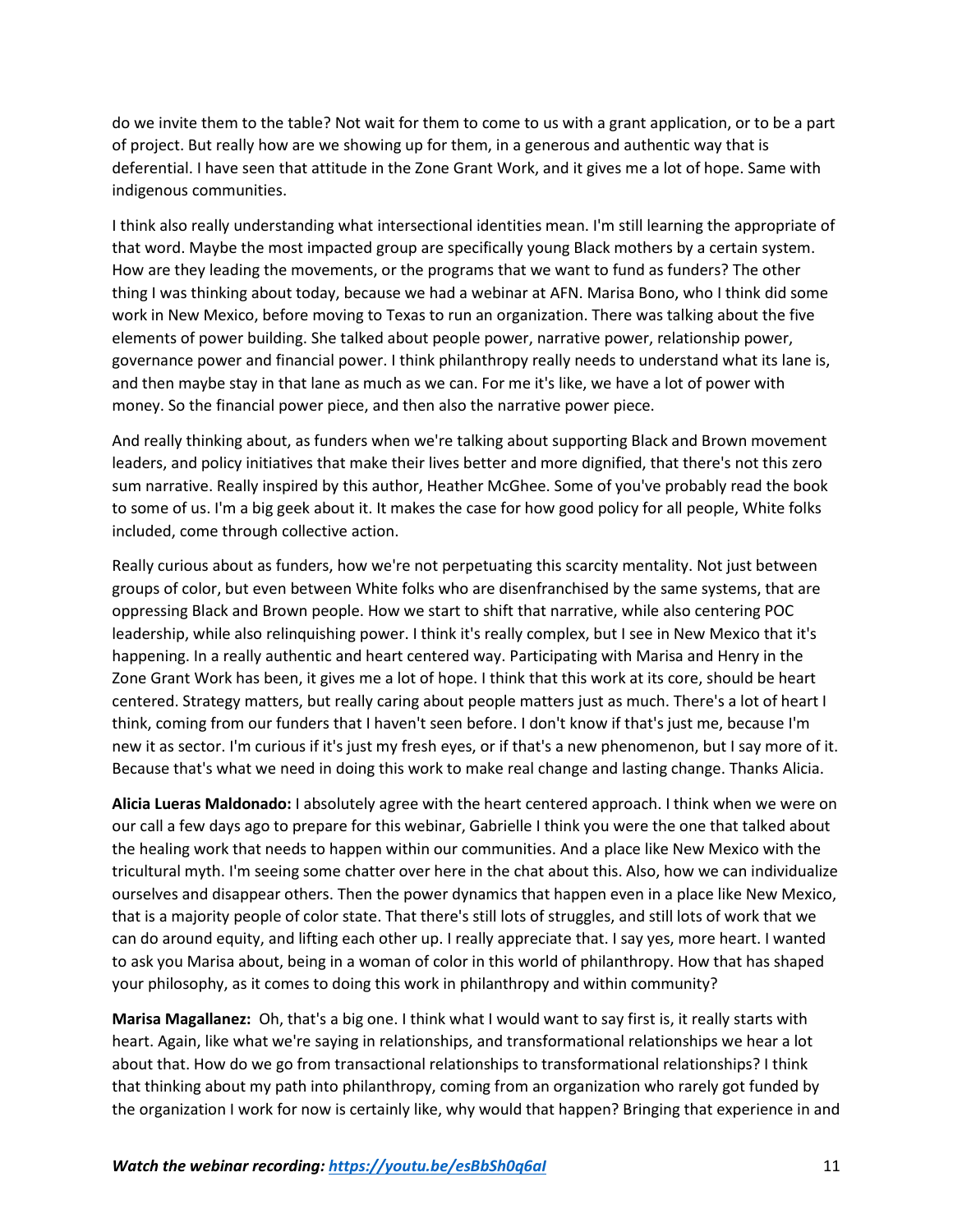saying, if we had those barriers, other people had those barriers, and hearing about them now. Really coming to the work with deep care and concern, for how this community foundation can serve its community that it belongs to.

I think about that a lot, and then I really think about again, going back to the internal work. Our staff has changed a lot over the last two years. I know all of us on the team are really concerned to say, we can create a more diverse staff. But what does it mean to really support people of color in philanthropy, women of color and philanthropy.

I think about how many of us on this call have been in meetings, where you're sitting there and your throat shocker is really burning saying, I got to say this. If I don't say it, I got to say it. How do we create environments where people can speak their full truth, and feel supported? Not feel like they're going to be fired in the next week, because a board member didn't like what they were saying. That's a real situation. When we're coming into historically White organizations, and a historically White sector, we have to I think hold on deeply and tightly to each other. Build those communities to support not only within our organization, but within our sector. That's a little bit about, I think what the experience has been like for me. Then how I Try to approach the work, especially with our team at the foundation.

**Alicia Lueras Maldonado:** Thank you for that. I know that feeling of wanting to say something, and whew, all the ramifications if you do. What might that be? I think how do we support each other in those spaces, and create those opportunities for more of that. So, thank you. Adrián I wanted to ask you, as you think about the place that you're in, and what it's taken for you to move along this journey. Doing social enterprise and movement building work. If you could give some thoughts on what efforts, foundations could make to influence their peers? So that you don't have a McCune Foundation out there, like Henry said, trying to figure out how to shift these massive systems. These smaller foundations or institutions, what do you think should be part of the efforts, to shift and influence their peers?

**Adrián Pedroza:** Definitely do more of what we've been hearing, from Marisa, Henry, and Gabrielle. I think they're putting forth a model that is working. Of influencing their peers in philanthropy. I would add that it really is important that, things like what we saw, for example, with the New Mexico Impact Investment Collaborative, that are a lot of folks on this panel we're a part of. We're really seeing how philanthropy can come together and talk about potential projects with them in the room, and strategize about where different funders can focus. Their funding priorities to support a project, and really almost think of that ecosystem we've been talking about. How each funder's specific interest can help meet the needs, and together as a collective make a project tool. The discussion that's been talking about, that Hakeem put in there about really bringing in, and also public by leveraging public dollars.

How philanthropy can also build and reach out. Build relationships with our public sector, to ensure sustained funding efforts, and sustained emissions. A lot of times philanthropy wants an exit at some point. It's like, we can do this for five years, 10 years. But at some point, we need to look at our public sector. On that systems level change, making that significant investment. Like what we're seeing in early childhood development and education. The long investment that philanthropy has made. We're all looking forward to seeing that systemic investment, that the state's been making. That will then translate into hopefully the victory of this ballot initiative, for this constitutional amendment.

It's that type of influencing within a peer community, but also looking even external. Bringing in new philanthropic partners, public partners. Something that at least on our side that we often... Or that can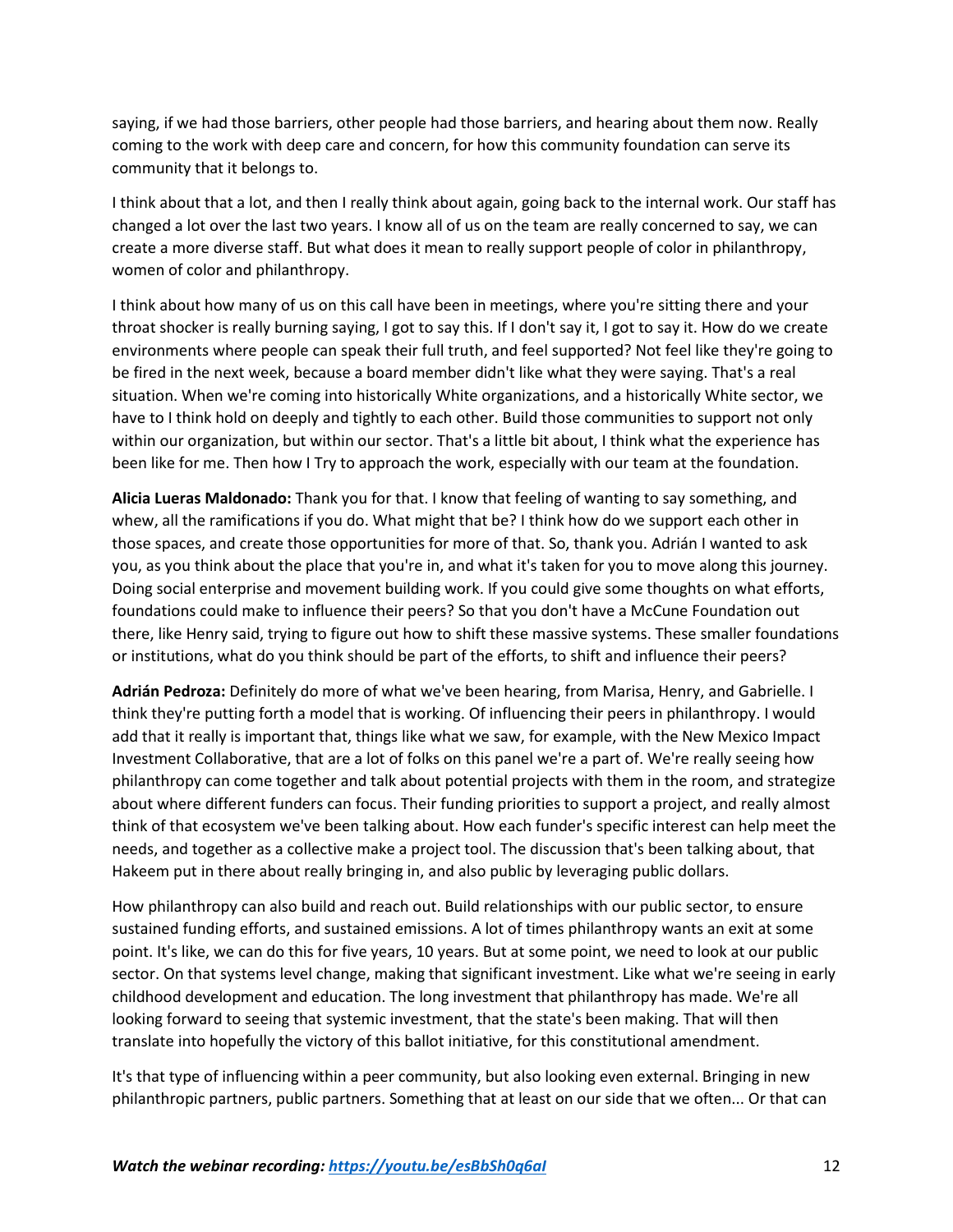be frustrating is, in moving money and influencing peers. Also understanding that it's important to have sometimes quick nos. There's nothing more frustrating on the community side, than to be dragged along in a process. A year or two years of due diligence, and this relationship building and understanding. Then to get a delayed 'no' when, maybe early on there was an idea that funding wasn't going to happen.

Within those peer discussions, really understanding that it might not be a good match and that's okay. It's like as a leader of nonprofits, having done this work over the years. I'd much rather know upfront, that it's not a funding priority and that's okay. We appreciate the quick no, and we also appreciate the quick yeses. I think this panel is a model, on how we can ensure that foundations are influencing each other, to really fund the work that is needed to shift systems. One more thing I just want to say is, really funding also... As foundations talk amongst peers, to really understand that we might find gaps.

A lot of our work, we realize that we might not have everything that we need, in order to move money for a specific project or a specific campaign. Understanding that philanthropy can really play a big role in leveraging. Resources with consultants, with financial advisors, with developers, to really help fund specific capacity. That might not even go directly to the organization. But that could go in order to be able to make, and fill a gap that we might see within a project or a campaign. That's what comes to mind.

**Alicia Lueras Maldonado:** I think you've started a couple of sayings here Adrián. It's going to be the quick no, and the quick yes. We're just going to know what that means. Everyone wants the quick yes, but if you're not going to get the quick yes, give us the quick no.

Before we open it up to Q&A, we've got a few questions lined up from folks that have submitted them in our Q&A function. Folks feel free to drop something in the chat. If there's something that you'd like to ask any of our panelists, feel free. But before we go to that, I wanted to just open it up to our panelists to share their thoughts, on other ways that we can address the leadership gaps that do exist within foundations, and philanthropy for people of color. And for folks like yourself sitting here around the table. What comes up for you? What have you seen worked, and what is something you might like to try within your own organization? Adrián, feel free to weigh in as well, even within your work as movement, and having done some deep work with funders over the years. Maybe Gabrielle I'll start with you. If you have some thoughts to share on that. I know we spoke a little bit ahead of time about this also. Some of your thoughts-

**Gabrielle Uballez:** The leadership gap within philanthropy as a sector, or? Sorry.

**Alicia Lueras Maldonado:** Yeah. I would say the leadership gaps that you see within philanthropy as a sector, when it comes to people of color and women of color.

**Gabrielle Uballez:** This is a really interesting thing, and it's new in my life. I get a lot of phone calls from foundations nationally, asking who I know who I can refer to jobs. I don't always know what to do with that, because I know some spaces aren't safe. On one hand I think it makes a big difference, to have not just a person of color or a woman of color in a position of decision-making power, but also someone with nonprofit experience. I think I vibe with Marisa in this. We both arts organizations, women of color, talk about having a... It's very difficult raising money, for something that a lot of funders may not see as essential. We had key allies to raise money for arts organizations. Add social justice to the mix, and whoa, really hard to raise money.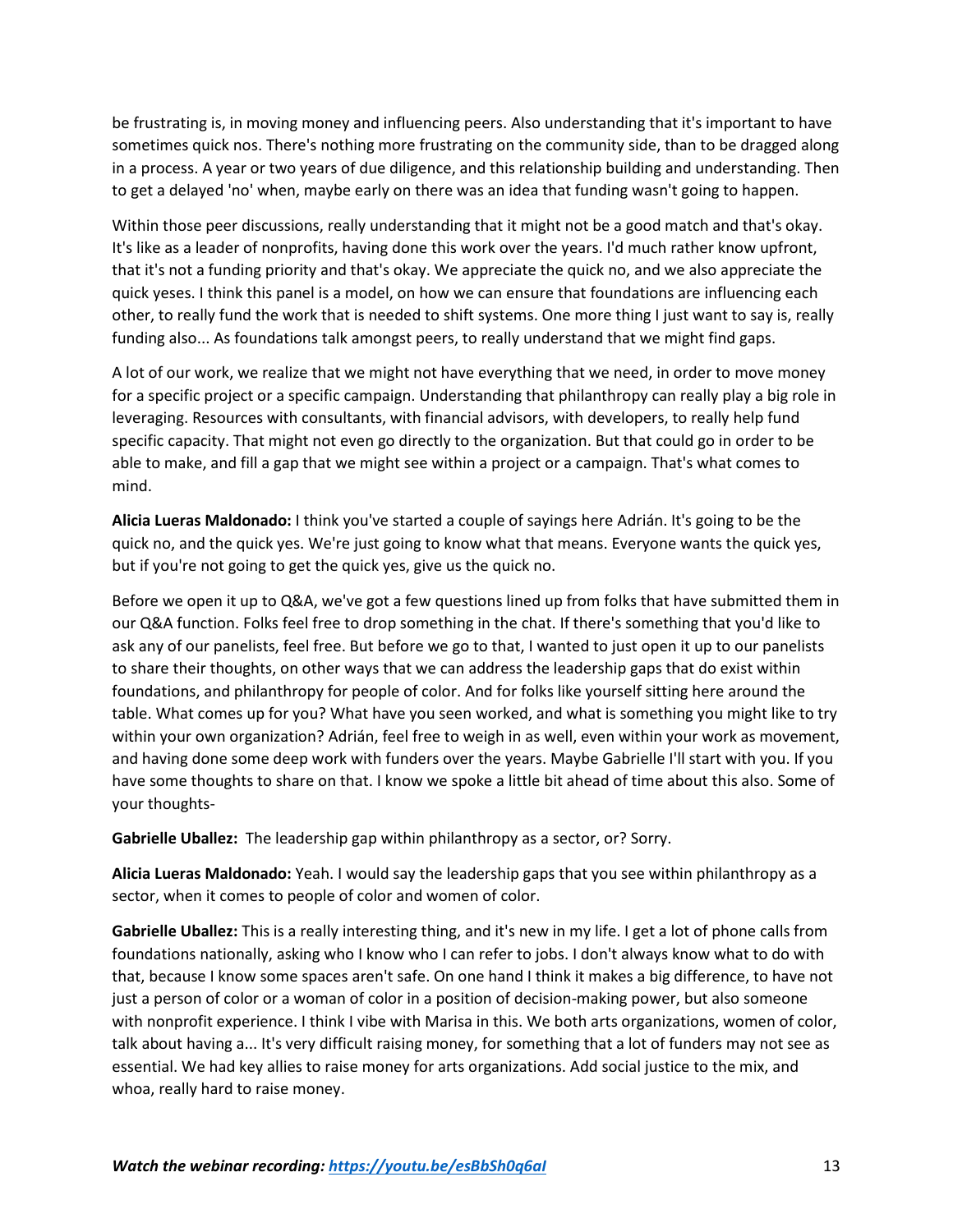Program officers with that experience, they get how hard it is. Are they ready for this person? Are they ready for her? Are they ready for them? Can they show up as their full authentic selves? Highlighting what Marisa said, the internal external work. How are we doing both of those things, to get ourselves ready for the really radical people to be in positions of power? To be doing things the way Henry's doing things at McCune, or Marisa starting to support a shift at ACF.

I think also when I think about this, I have a stomach for that stuff. I can really go hard, or bite my tongue and I've worked on not getting my feelings hurt. I don't want to take abuse. I've learned that I have a stomach for that kind of stuff. I also have a proximity to Whiteness, and also certain privileges in terms of education. An experience that maybe make me seen and heard, in ways that others might not. What is my responsibility in starting to not just shift culture, but to institute it through policy change, when I have the opportunity in organizations. How do we make it safe, for people of color to be in these positions of power? How do we set it in stone through policy within those institutions internally? So I think that's what your question was asking. I hope I answered it.

**Alicia Lueras Maldonado:** Absolutely. This is a time for us I think to think broadly and expansively, about what could be, and at the same time share our experiences. Share your experiences as to what you've seen, and what has worked, or what has not worked. I appreciate that perspective. Just the thought that you would've to think about, I'm not going to recommend this person. I don't know that they're going to be in a safe space. I think that you're probably not the only one that shares that experience. Henry I'd to ask you, because this was referenced earlier from Gabrielle. About the amount of work that went into really building the solidarity, and the work around his own grant. When you think about what solidarity looks like, it actually it's like New Mexico amongst people of color. What have you seen aside from what you're doing, with building these coalitions through his own grant? What does it look like for you in New Mexico, and how can we do it even better? In those authentic ways that have been mentioned earlier today.

**Henry Rael:** The thing that's comes to mind for me is just communication, trust, and relationship. I think Adrián talked about this earlier, that was... One of the heaviest lifts for the recovery fund, was just getting the funders on board. The challenge, some were very easy. But it's really the willingness to go, and repeat yourself a thousand times. I think our challenge is everybody is so busy, and I think there's an impulse that we can't make decisions, or we can't move forward unless we have everybody involved in the conversation. We look at our calendars and say, we can meet in August. You know what I mean? That's the next time we can all get together, and talk about things. I see that in the philanthropic world.

We can all get together and talk about things. And I see that in the philanthropic world quite a bit, because we want to make sure that all the right people are in the room. So the only other way to do it is to just put yourself in the position of being the connector and just being willing to kind of, and if there was 10 people you wanted at the meeting, and only three people could be there, going through and spending that extra seven hours, one hour with each of those people that weren't there, and sharing the recording with them and answering their questions and getting their ideas and then bringing it back. And so I think that the thing that's been the most risk taking in terms of the work that I've been doing is the funders willing to kind of not stick with timelines.

So the work has really been to say we understand that our sort of practice as funders is to make schedules and to stick with the schedules and do these things and keep track of that stuff, but kind of the understanding that we can't really do something transformational unless we trust each other. And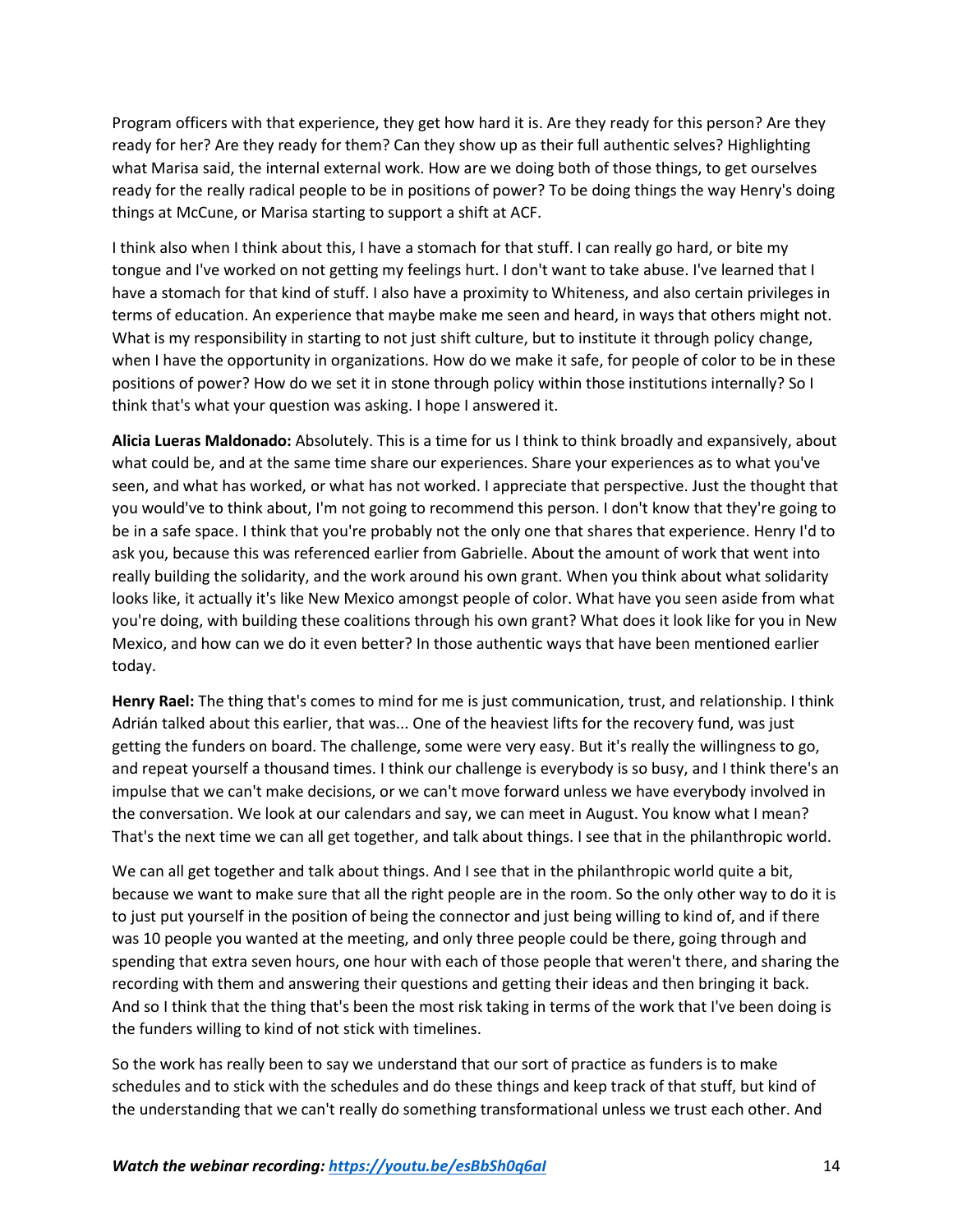we can't do that, unless we're confident that we're getting all the right information and that our voices are being heard. If we don't do that and we don't do that hard work and take the time to do that, when it comes time to ask them for a check, they're not going to be as quick to do it. So that's what I've seen in terms of looking at the nonprofit partners that I've worked closest with has been, I think, the thing that characterizes them all more than anything else is all about relationship and trust and communication and taking time to make sure the relationships are right before deciding what the next step is going to be.

**Alicia Lueras Maldonado:** Yeah. And I appreciate you coming back to that here because I know at the very beginning, right, when Adrián was talking about his work, he kept talking about the relationships that had to be built over long periods of time. And I wanted to ask Marisa because it was something that we had talked about as well, because not only are you representing the foundation and working with the grantees and the folks that you're funding, but then you have your donors, right, the folks that are making your foundation possible. So how are you or how could you be working with donors, right, when you think about how you might move funding towards movement building work?

**Marisa Magallanez:** Yeah, that's a great question. I think it's a critical space for us to be in and I want to name and just recognize how much power donors traditionally hold, donors at the community foundation, donors to any organization. Again, coming from nonprofit, I experienced that a lot in my early parts of my career. And I think that it starts with education and being willing to name that power, know that it operates, it is operating all the time, and Gabrielle brought up community centric fundraising, and I think that's a really important place to start and thinking about how do we redistribute the power when it comes to donors and grantees. And in this case, thinking about the access the community foundation has to many donors with lots of interest, lots of wealth and backgrounds, and I think that it's imperative for us to be having those conversations with donors about trust based practices, about the need for multi-year funding, about funding, coalition work.

And so all of those things, and I would say that we're just at the beginning of that journey, right? And looking at how do we build partnerships with donors where there's a lot of alignment and also recognizing that at this point at the community foundation's moments, there are points where, donors, we're just a very transactional entity, right? We facilitate grant making, but I think our goal is just we're looking at having those transformational relationships with CBOs, community-based organization, in the community. It's also really imperative that we develop them with the donors, and again, I just can't say stress enough about naming the power dynamics that exist there.

I would also say that what's interesting, and somebody pulled it up in the Q&A, around what other collaborations are happening and we're working also deeply with United Way in a lot of different ways. And I think it's been really interesting to see both organizations figuring out how trust based philanthropy is pervasive in all of our grant making vehicles, whether we're working with donors or discretionary funds or programs or anything like that. And so it's been great to have a learning partner together to figure out how are we talking donors, and it's nice that we're both doing it and really sharing that information between each agency to say these are conversations that must be happening with donors.

**Alicia Lueras Maldonado:** Thank you, Marisa. I'm seeing a question in the chat that I wanted to put out, maybe Gabrielle or Henry wanted to take a look at. There's a question here, right? How can the process be more nimble/agile yet still meet philanthropy's capacity and need for accountability?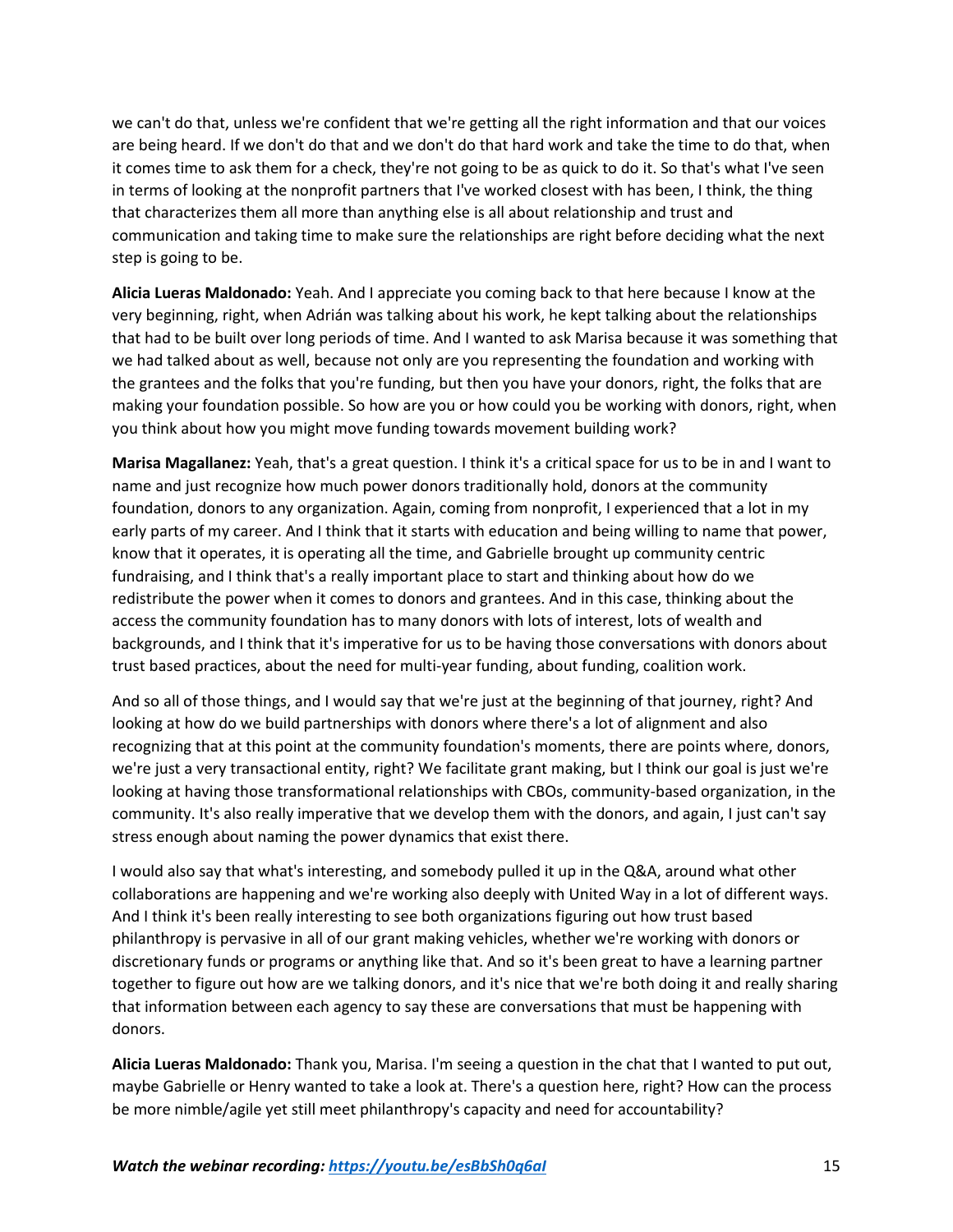## **Henry Rael:** Gabrielle?

**Gabrielle Uballez:** I mean, I have a simple one and I think Henry you'll be better at going into the details, but one of the things we've been saying at Asset Funders Network is whose rules would we be breaking? Our own? So why don't we just change them? Accountability is such a funny thing to me, we can break our own rules, we can change our own rules and also where does accountability lie for the deepest impact? Is it with our donor or a board who have this big pile of money to spend? Or is it the people who are trying to serve through our missions? The people who are closest, like the Congresswoman Ayanna Pressley quote, right, closest to the pain should be closest to the power. Our accountability should also lie with them and whose rules do we have to break to change them? To me, it's ours and I don't have to work with a family foundation board so it's easy for me to stay, I'll fully acknowledge that. That's all I have to say about that one.

**Henry Rael:** What I'll add is I don't think there's a quick, easy way to kind of make a shift in philanthropy, because I think that when there's crisis, philanthropy's good at moving money fast to the extent that it does do that but when it's about systems change, it's not good at doing that. There's there's foundations which comprise a certain percentage of philanthropy, which I think is a pretty small percentage, that are kind of aligned with systems change and they can move money fast. But if you think of this full scope of philanthropy, it's not going to move that fast. And so I wish there was a better answer, but I think it's about culture change.

If you just consider that, for example, a private family foundation is only legally obligated to disperse 5% of its endowment every year, so like the McCune Foundation, we have \$100 million in our investment portfolio, but we only, by law, have to put out 5% of that. That is such a tiny amount for us to be putting out, think about what kind of change could happen if we are able to put out more of that. But our board is committed to perpetuity, and so therefore they stick with that 5% and the vast majority of foundations do. So when you think about the scope of the change that has to happen in philanthropy for it to be able to be nimble and agile to quickly move money to social change work, it's a huge heavy lift. And so from my perspective, it's about culture change and it's about really pushing hard to make a difference in the longer term.

**Marisa Magallanez:** Can I just pop in. I just was thinking, there's some funders on the call, all of us here, we talk about this inside the foundation, a lot of everything that we adapted during COVID, moved everything to unrestricted, ease reporting, all this stuff. And so I know one of the things that we're doing at ACF is saying that's just best practice and we did it and we need to stop saying we did it. I mean, we did do it in response to COVID, but now we know that's the best practice and we need to just keep those processes in place. And really again, taking the community input on that, which is right there, and then bringing that in front of our board and saying, "This is why this is critical." Right? And so I just think the pandemic really did, I think, shift a lot of things for a lot of funders very quickly and so why go back? And let's help each other use good internal peer pressure to say like, "Well, they're not going back and they're not going back, so let's not go back either."

**Alicia Lueras Maldonado:** Along with the question earlier, right? How do you influence your peers? So that might be one way, right, in terms of culture shift. There was a comment in the chat from Christopher, makes me think about funding from government as well, federal state, county and city, and how we get them to fund movement building and not just addressing presenting problems, right? So thinking about the COVID funds that weren't used to address this stuff, and I know Adrián, you started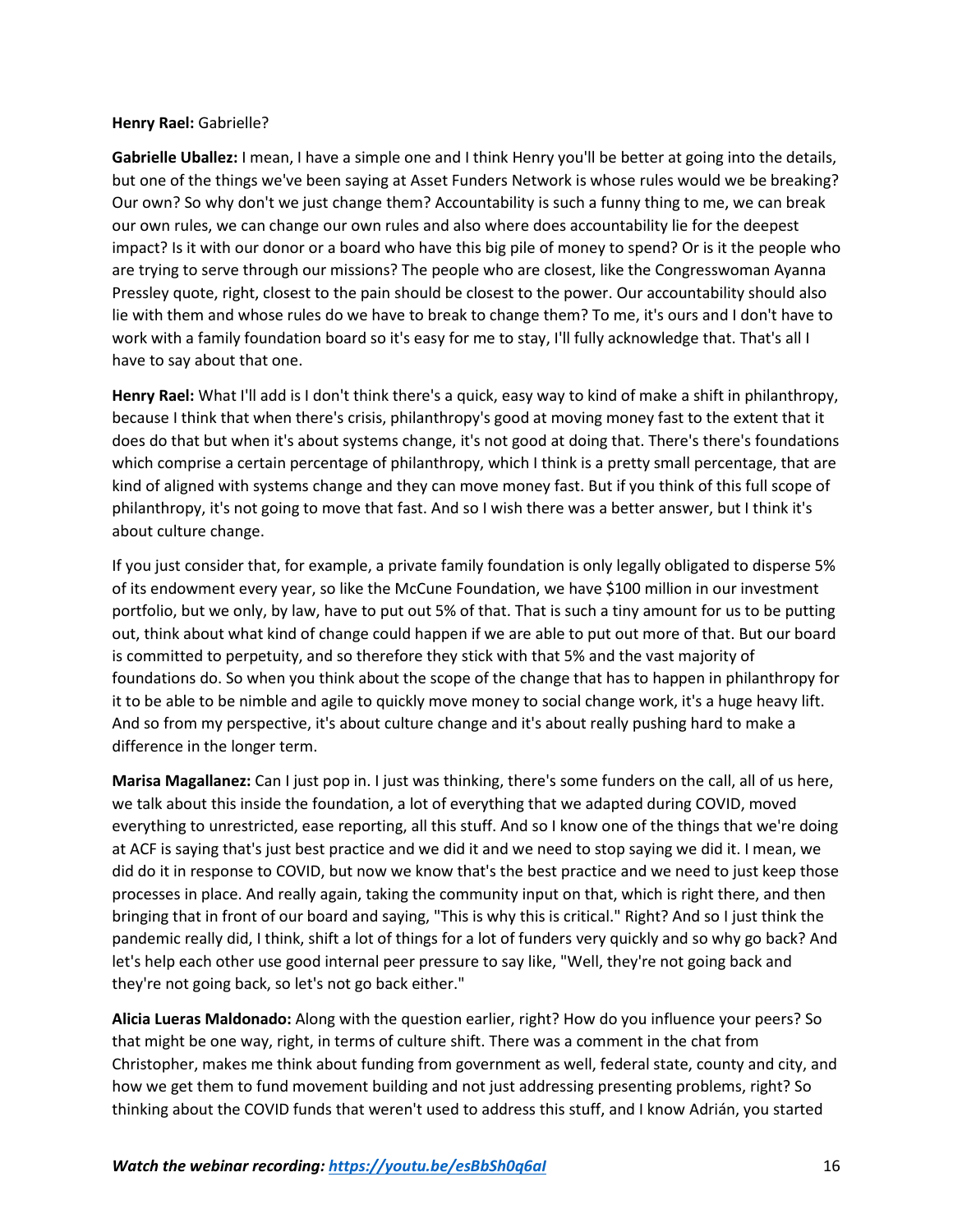to lift this up a little bit earlier, thinking about the Land Grant Fund and the way that earned revenue or public funding can be used as part of this. What are your thoughts on this conversation at this point and what could be done?

**Adrián Pedroza:** I mean, that's just so key. I've really come to believe that, as a sector, we really need to develop diverse funding portfolios and sources, right, that includes earned revenue, professional services that we provide, programmatic services, selling of services and products as a nonprofit, right? As a nonprofit, we all know does not mean that you're not making revenue, right? It means that you're using it in service of mission, not distributing to stakeholders, right? But I think that we don't challenge ourself enough as a sector and maybe even philanthropy, I think we're doing better at that, where we are looking at ways to really go to government sources and there are a lot of examples, right, that we're seeing now currently of philanthropy be working with community based organizations and government, right? And we have a lot of allies in government, right? Where we're now saying, "Hey, we're making this initial investment, we're going to pilot, we're going to run an experiment, see if this works." And then we're going to ask public dollars to kick in and to match or to find a funding source.

Earned revenue, I think, is important for us to continuously think about, right? How we can make sure that our organizations and our movements are around for 20, 30, 50, 100 plus years, right? And I think that when we think of social enterprise and the opportunity right there, I think we do a lot of things better than the for-profit sector. And I think that there's not a problem with monetizing some of the things that we do well and leveraging that to reinvest in movements, right, and in people and social capital and shifting systems. So the recycling, right, the redistribution of wealth and money and to put it back towards movement and transformational change. I love when we think creatively about how to do that and I think there's a lot of creative thinkers that I certainly have seen put this to work here on this panel and on the participant list. You're on mute, Alicia.

**Alicia Lueras Maldonado:** Thank you, Adrián. Were there any other thoughts on that before I... Yeah, go ahead, Marisa.

**Marisa Magallanez:** So we're working with the state of New Mexico, the Department for Finance Administration, right now to administer a housing stability program and it comes under the umbrella of the Emergency Rental Assistance program. And it's all service dollars, and in our conversations across the state, it's like there's incredible coalitions around organizing to deal with housing and stability and just the housing crisis overall. And I won't say that in this particular funding, we're trying to do really innovative things and figure out how to fund coalition building, but one of the things I just wanted to point out is it's really forcing us think about activating all the other levers because we see the restrictions on this being very strictly service reimbursement basis money.

Then we're thinking, "Okay, well, how do we get impact investments to provide cashflow loan funds?" Or, "How do we leverage philanthropy to come in and say, "Okay, let's bring in unrestricted dollars to coalition, we've got the service money over here."" So we're really trying to think about how do we deploy and press all the different levers that we have access to to make the federal funding that we're dealing with, which is more restrictive, just more successful. And so that's some of the work that we're in right now.

**Alicia Lueras Maldonado:** Awesome, thank you for that. I mean, having the four of you here on this panel today, I think someone said it earlier, right, gives me hope, right, in terms of what we can do to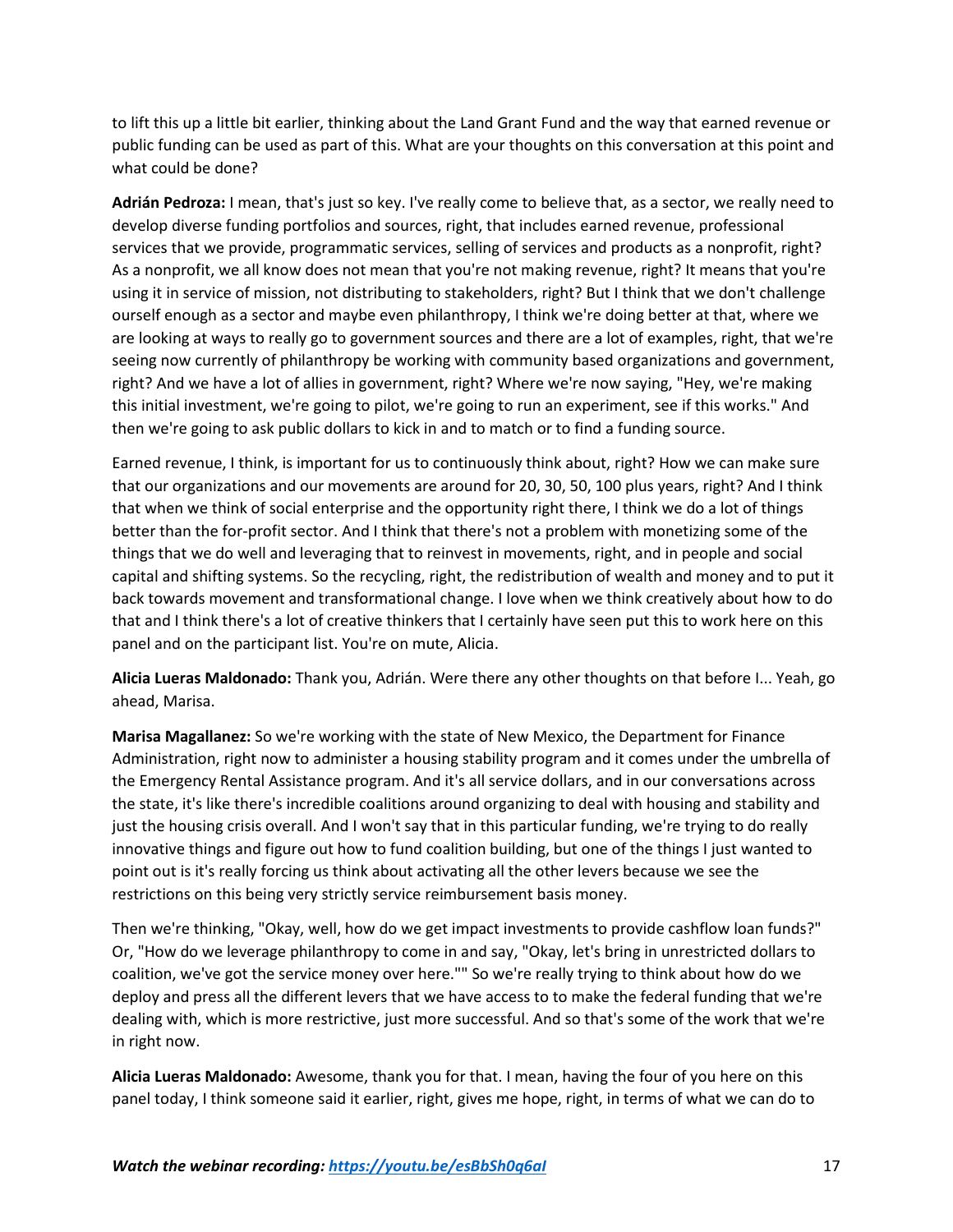really start shifting how we think about this. And I'm really grateful for you all giving your time to talk about this. I wanted to share some resources, again, Catherine on th[e Move The Money](https://buildingmovement.org/move-the-money/) for people, we're going to put up a slide just to sort of refresh your memory on what that looks like and how you can use it within your own organizations. So again, Move The Money, it's a set of resources to enable foundations to support movements and their leaders. It builds on ongoing work to bring about ships in philanthropy, and it offers four thematic videos and guides with recommendations, examples and reflection questions, as well as providing various ways to learn, apply and utilize the resources. These are there for you all, and I think what we've heard today, for me, I'm seeing a lot of this work in action with what you all have shared.

Before we wrap up today, want to open it up to the folks that are still joining us, if there's any last burning questions that you want to ask before I turn it over to our panelists for some closing thoughts. And Catherine has just shared in the chat again, the link to th[e Move The Money](https://buildingmovement.org/move-the-money/) toolkit. So it's there in your chat, you can click on and go check out those videos and download the guides. Again, they have reflections and questions that you can use within your own organization. So I wanted to turn it over to our panel is to share any last thoughts that you might have, and I'll go ahead and start with Marisa.

**Marisa Magallanez:** Thanks. I guess it really is just a question I think about a lot, and I referenced it earlier, which is this community foundation belongs to the community, it's built by and for the community. And so what does this community need from its foundation?

**Alicia Lueras Maldonado:** Thank you. Henry, let me go to you for any last thoughts or closing words.

**Henry Rael:** The thought I was thinking about here, trying to think of what my closing thought would be, would be to encourage all of you when you're meeting with your funders to ask them what other funders they collaborate with. So I'm sure they always ask you about what other nonprofits you collaborate with, and so suggest that you also ask them who they collaborate with in terms of foundations.

**Alicia Lueras Maldonado:** Excellent point, thank you. Gabrielle, anything you want to share?

**Gabrielle Uballez:** Yeah. I want to shout out Chris Ramirez, because he really starts some thinking during this for me with one of his questions and comments. So I'm really curious about how philanthropy can ask itself, "How do we center truth and be reparative in how we do our grant making?" I think that could be a really powerful question for us collectively in philanthropy.

**Alicia Lueras Maldonado:** Thank you for that. It makes me think that could be a whole other webinar right around you talked earlier about the healing work that needs to happen and the reparations and what that might look like. So thank you for lifting that up. Adrián, I'm going to turn it over to you to share any thoughts or last words you might want.

**Adrián Pedroza:** Yeah. I think just that, obviously, I'm in a relationship with a lot of people in this panel and participant list and I guess I feel extremely privileged to be in this work, right? And I do feel hopeful because I think that the faces that I see here in the conversation we're having is really about the basics, right, about the hard work, about investing in people, investing in proximate and local leadership and the wisdom of our community and the wisdom of families. And I think as long as we keep doing the work together and commit to this as we've done over the years, I'm hopeful that the future of this state and nationally, I'd love to see that, a lot of folks here are now connected and really elevating the work